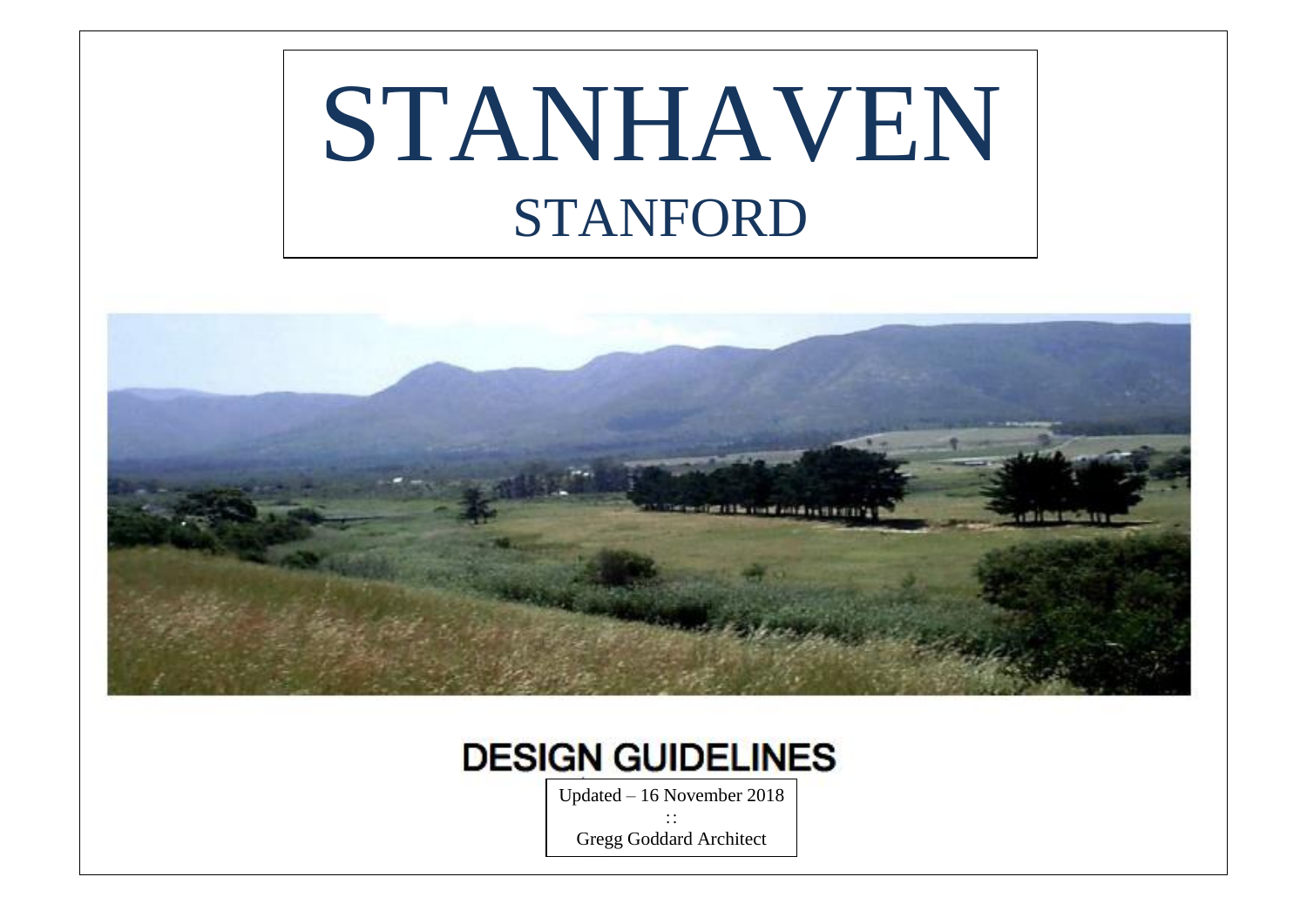# **CONTENTS**

| 1              | <b>INTRODUCTION</b>                   | 1.1<br>1.2<br>1.3<br>1.4<br>1.5<br>1.6                                     | <b>INTENTION</b><br>NBR, NHBRC AND LOCAL AUTHORITY<br><b>DESIGN REVIEW COMMITTEE</b><br>REVIEW OF THE DESIGN GUIDELINES<br>INTERPRETATION OF THE DESIGN GUIDELINES<br>RELAXATION OF THE REQUIREMENT OF THE DESIGN GUIDELINES                                                      |
|----------------|---------------------------------------|----------------------------------------------------------------------------|-----------------------------------------------------------------------------------------------------------------------------------------------------------------------------------------------------------------------------------------------------------------------------------|
| $\overline{2}$ | <b>DESIGN</b><br><b>PHILOSOPHY</b>    | 2.1                                                                        | <b>DESIGN PHILOSOPHY</b>                                                                                                                                                                                                                                                          |
| 3              | <b>DESIGN</b><br><b>INFORMANTS</b>    | 3.1<br>3.2<br>3.3                                                          | <b>ORIENTATION</b><br><b>SLOPE</b><br><b>VIEWS</b>                                                                                                                                                                                                                                |
| $\overline{4}$ | <b>DEVELOPMENT</b><br><b>CONTROLS</b> | 4.1<br>4.2<br>4.2.1<br>4.2.2<br>4.2.3<br>4.2.4<br>4.3<br>4.4<br>4.5<br>4.6 | THE ZONING SCHEME<br><b>BUILDING LINES</b><br><b>STREET BUILDING LINES</b><br>SIDE AND REAR BUILDING LINES<br>ENCROACHMENT OF SIDE AND REAR BUILDING LINES<br>COVERAGE<br><b>SECOND DWELLING UNITS</b><br><b>HEIGHT RESTRICTIONS</b><br><b>UPPER FLOORS</b><br>OTHER RESTRICTIONS |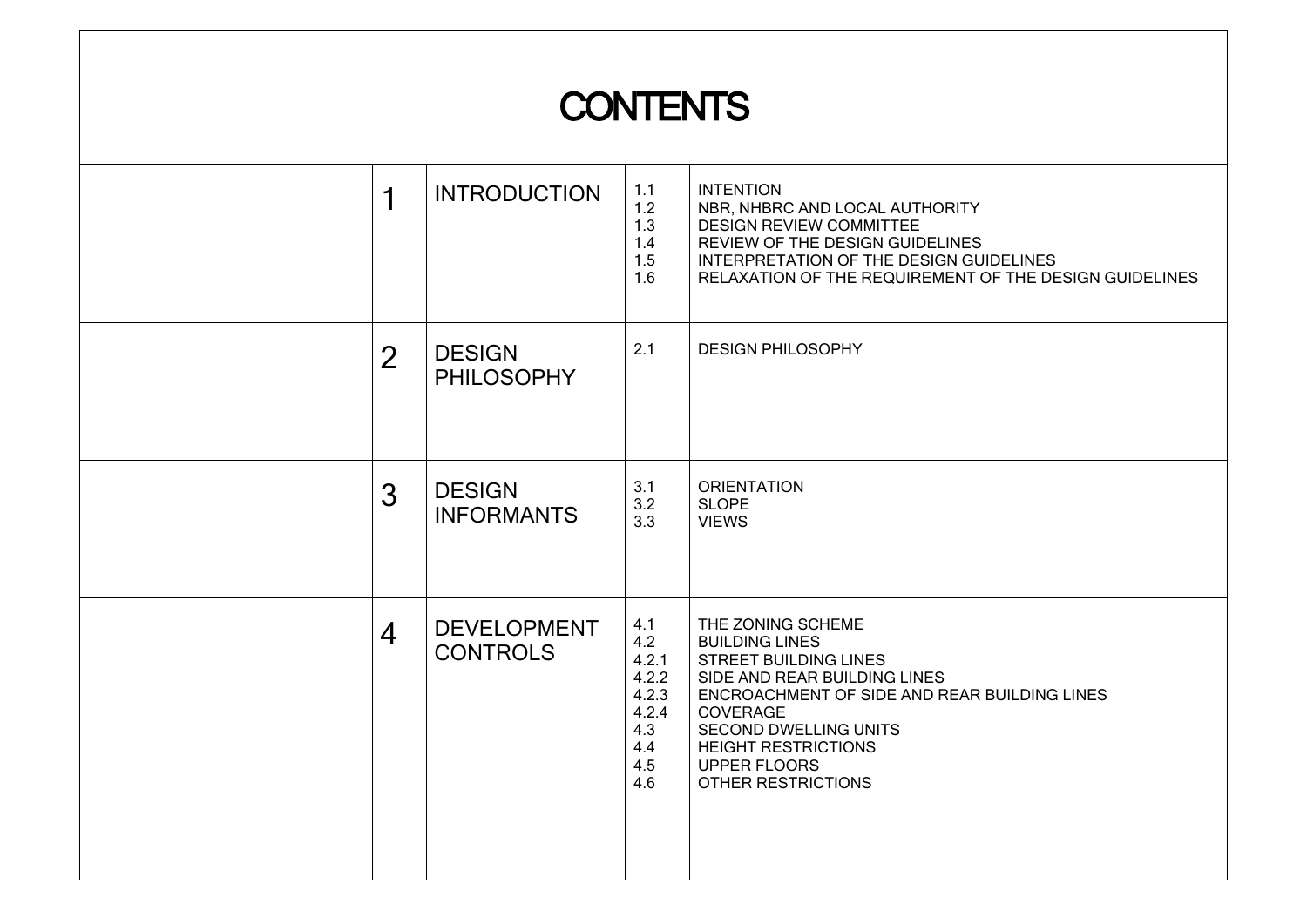| 5 | ARCHITECTURAL<br><b>GUIDELINES</b> | 5.1<br>5.1.1<br>5.1.2<br>5.1.3<br>5.1.4<br>5.1.5<br>5.2<br>5.3<br>5.3.1<br>5.3.2<br>5.3.2.1<br>5.3.2.2<br>5.3.3<br>5.3.4<br>5.3.5<br>5.3.6<br>5.3.7<br>5.3.8<br>5.3.8.1<br>5.3.8.2<br>5.3.9<br>5.3.10<br>5.3.11<br>5.3.12<br>5.3.13<br>5.3.14<br>5.3.15<br>5.3.16<br>5.3.17<br>5.3.18<br>5.3.19<br>5.3.20<br>5.3.21<br>5.3.22 | <b>BUILT FORM</b><br>PLAN SHAPE<br>MAJOR FORMS AND MINOR FORMS<br><b>MAJOR FORMS</b><br><b>MINOR FORMS</b><br><b>SCALE AND PROPORTION</b><br>ARCHITECTURAL CHARACTER<br>ARCHITECTURAL ELEMENTS<br><b>ROOFS</b><br>GABLES, PARAPETS, EAVES, GUTTERS AND DOWNPIPES<br><b>GABLES AND PARAPETS</b><br>EAVES, GUTTERS AND DOWNPIPES<br><b>CHIMNEYS AND BRAAIS</b><br><b>WINDOWS AND DOORS</b><br>SHUTTERS, SECURITY GATES AND BURGLAR BARS<br>VERANDAHS, PERGOLAS AND FREESTANDING STRUCTURES<br><b>BALCONIES</b><br><b>GARAGES AND CARPORTS</b><br><b>GARAGES</b><br><b>CARPORTS</b><br>PARKING, DRIVEWAYS AND PAVING<br>BOUNDARY ENCLOSURES AND SCREENING DEVICES<br><b>RETAINING STRUCTURES</b><br>SWIMMING POOLS AND POOL FENCING<br>SATELLITE DISHES, AERIALS ETC.<br>YARDS AND LAUNDRY<br><b>REFUSE DISPOSAL</b><br>ANIMALS, REPTILES AND BIRDS<br><b>VEHICLES</b><br><b>SIGNS AND NOTICES</b><br>DAMAGE, ALTERATIONS OR ADDITIONS TO THE PRIVATE AREAS<br>APPEARANCE FROM OUTSIDE<br><b>LITTERING</b><br>STORAGE OF INFLAMMATORY MATERIAL AND OTHER DANGEROUS<br><b>ACTS</b> |
|---|------------------------------------|-------------------------------------------------------------------------------------------------------------------------------------------------------------------------------------------------------------------------------------------------------------------------------------------------------------------------------|--------------------------------------------------------------------------------------------------------------------------------------------------------------------------------------------------------------------------------------------------------------------------------------------------------------------------------------------------------------------------------------------------------------------------------------------------------------------------------------------------------------------------------------------------------------------------------------------------------------------------------------------------------------------------------------------------------------------------------------------------------------------------------------------------------------------------------------------------------------------------------------------------------------------------------------------------------------------------------------------------------------------------------------------------------------------------------|
| 6 | <b>FINISHES</b>                    | 6.1<br>6.2<br>6.3<br>6.4                                                                                                                                                                                                                                                                                                      | <b>GENERAL</b><br><b>ROOF</b><br><b>WALLS</b><br><b>COLOURS</b>                                                                                                                                                                                                                                                                                                                                                                                                                                                                                                                                                                                                                                                                                                                                                                                                                                                                                                                                                                                                                |
| 7 | <b>LANDSCAPING</b>                 | 7.1<br>7.2<br>7.3                                                                                                                                                                                                                                                                                                             | <b>GENERAL</b><br><b>HARD LANDSCAPING</b><br>SOFT LANDSCAPING                                                                                                                                                                                                                                                                                                                                                                                                                                                                                                                                                                                                                                                                                                                                                                                                                                                                                                                                                                                                                  |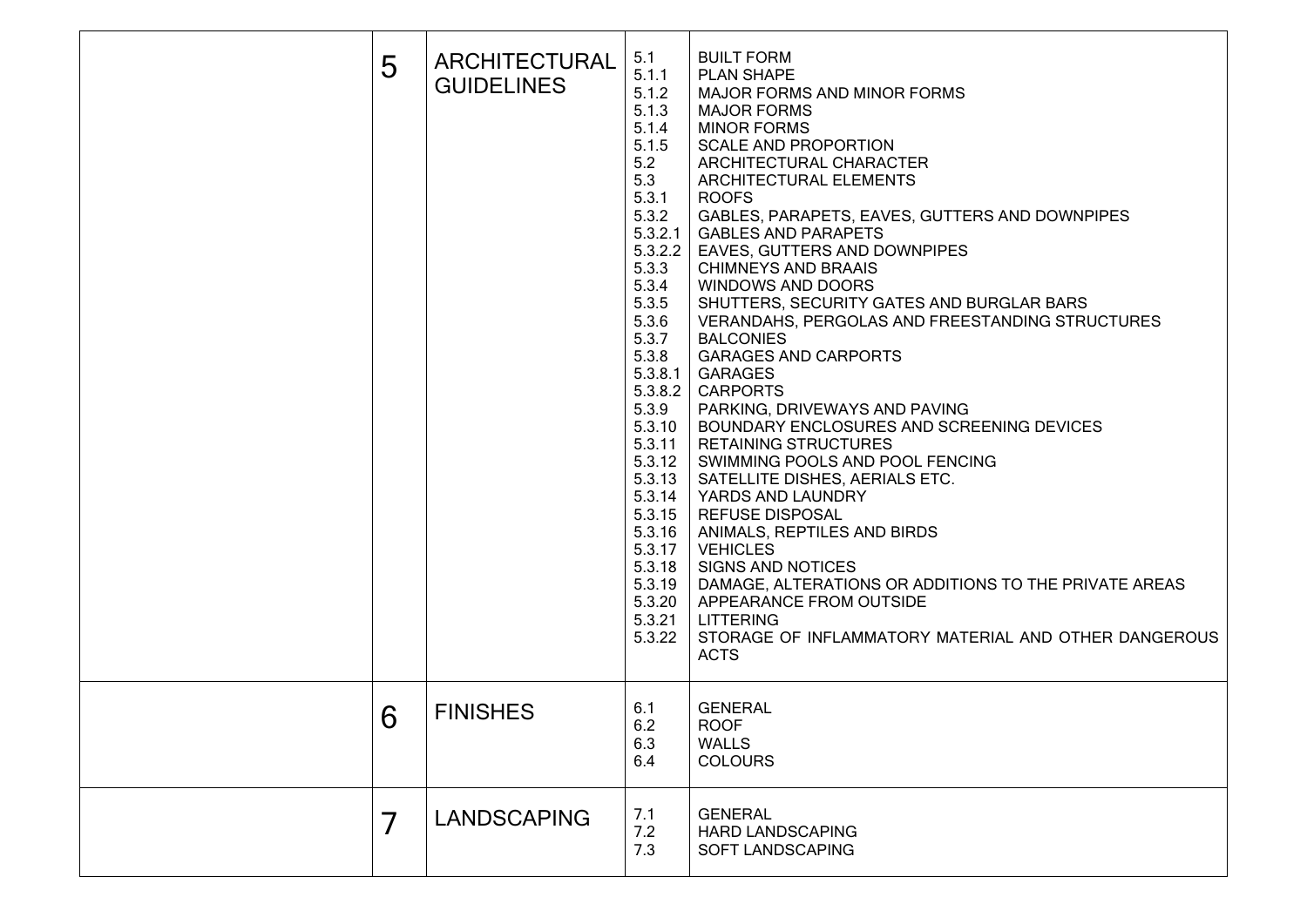|  | <b>INTRODUCTION</b> | 1.1 |
|--|---------------------|-----|
|  |                     |     |





1.2

INTENTION

It is the intention of these Design Guidelines (Guidelines) to assist individual purchasers in participating in the development of a cohesive architectural character for this development.

These Design Guidelines are restrictive in that they seek to ensure the protection of a complimentary architectural language throughout the development without being overly prescriptive.

They have been developed to specifically exclude certain forms, materials and colours in order to achieve this objective.

These guidelines are to be read in conjunction with other documentation applicable to the purchase of property in the development. These documents include,

- The Stanhaven Home Owner's Association Constitution and

- The Stanhaven (Sunrise Village) Landscape Guidelines.

NBR, NHBRC AND LOCAL AUTHORITY

These Design Guidelines are supplementary to the National Building Regulations, NHBRC and Local Authority rules, regulations and requirements. In the event that they are deemed to be in conflict with or in any way contradict any of these statutory requirements then the statutory requirements shall take precedence over what is contained herein except where they relate to height. The requirements regarding height are as defined herein and are more onerous than those prescribed by the Local Authority.

#### 1.3 DESIGN REVIEW COMMITTEE

All building designs must be presented to and be approved by the Design Review Committee of the Homeowners Association prior to plans being submitted to the Local Authority for their approval. The procedure and requirements of this process can be obtained from the Homeowners Association.

#### 1.4 REVIEW OF THE DESIGN GUIDELINES

These Design Guidelines will be subject to periodic review and revision from time to time in order to further clarify their intentions as this need arises. In this regard the Design Review Committee reserves the right to amend the guidelines when in the opinion of the Design Review Committee, such amendments are required. This edition (December 2017) supersedes earlier versions and any houses previously approved under earlier versions cannot be used as precedent in respect of this latest version.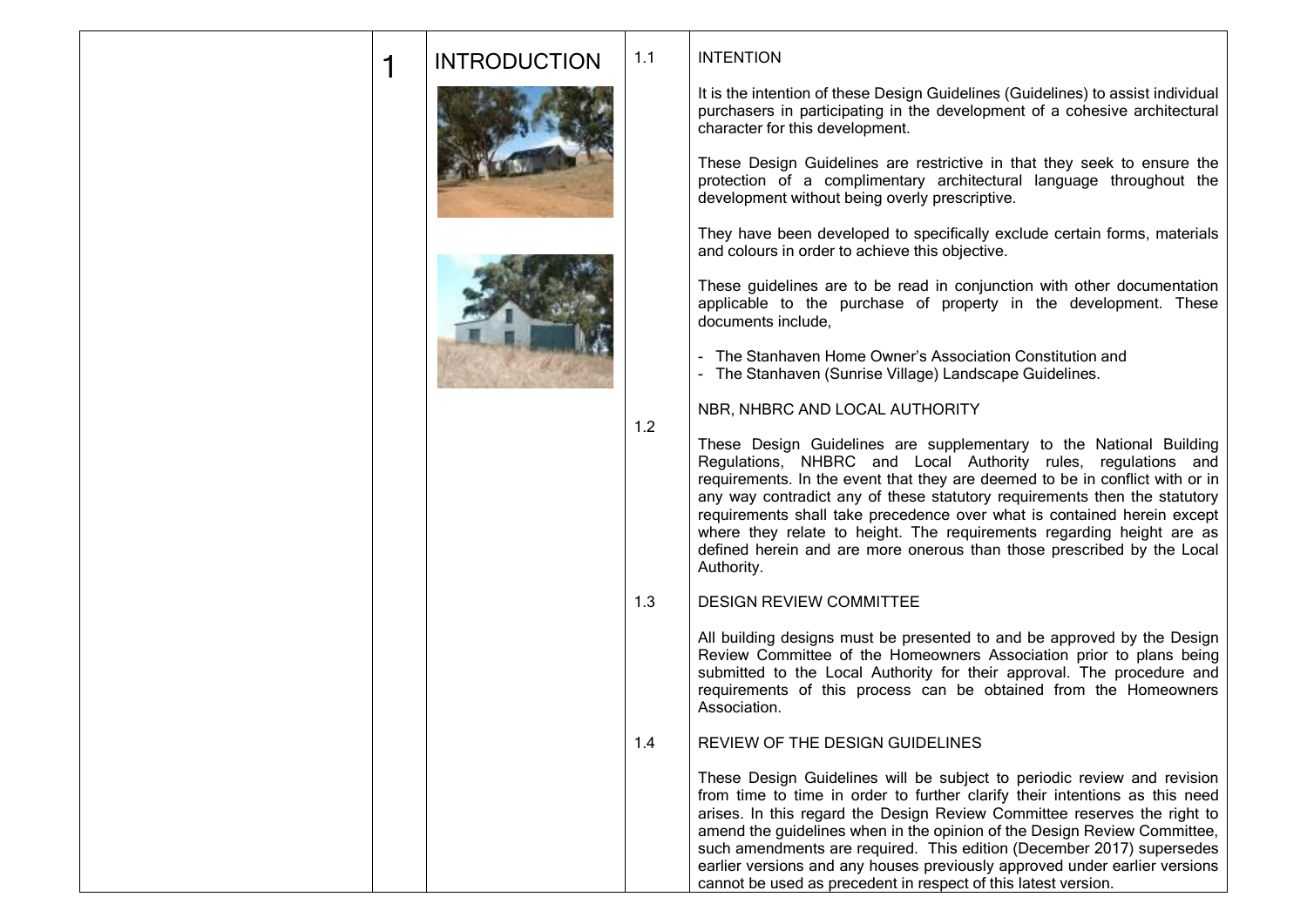|                |                                    | 1.5<br>1.6 | INTERPRETATION OF THE DESIGN GUIDELINES<br>The Design Review Committee reserves the right to be the sole interpreter<br>of the intentions of these Design Guidelines and to approve plans in<br>accordance with their interpretation of the Design Guidelines.<br>RELAXATION OF THE REQUIREMENT OF THE DESIGN GUIDELINES<br>Relaxations of the Design Guidelines which have bearing on both the<br>zoning scheme parameters and the guidelines, may be permitted only with<br>approval from both the Design Review Committee and the Council.<br>Relaxations of the guidelines which only have bearing on the guidelines,<br>may be permitted with approval only from the Design Review Committee.                                                                                                                                                                                                                                                                                                                                                                   |
|----------------|------------------------------------|------------|----------------------------------------------------------------------------------------------------------------------------------------------------------------------------------------------------------------------------------------------------------------------------------------------------------------------------------------------------------------------------------------------------------------------------------------------------------------------------------------------------------------------------------------------------------------------------------------------------------------------------------------------------------------------------------------------------------------------------------------------------------------------------------------------------------------------------------------------------------------------------------------------------------------------------------------------------------------------------------------------------------------------------------------------------------------------|
| $\overline{2}$ | <b>DESIGN</b><br><b>PHILOSOPHY</b> | 2.1        | <b>DESIGN PHILOSOPHY</b><br>The design philosophy behind these Design Guidelines seeks to<br>Orchestrate the individual actions of many in their participation in the<br>development of the whole, in such a way, that will result in an appropriate<br>and cohesive response to the context within which the development is<br>located.<br>Be restrictive in that it seeks to ensure a complimentary architectural<br>language throughout the development whilst at the same time will not be<br>overly prescriptive.<br>Specifically exclude certain forms, materials and colours in order to achieve<br>its objectives.<br>Respond to the vernacular architectural character of the area.<br>Be characterised by double pitched roofs with lean to structures.<br>Promote plan forms that are geometric and not organic where a collection of<br>smaller linked structures is central to this idea.<br>Promote a built fabric, which has a fine, and fragmented grain that allows<br>individuals to relate comfortably to the appropriate scale that will result. |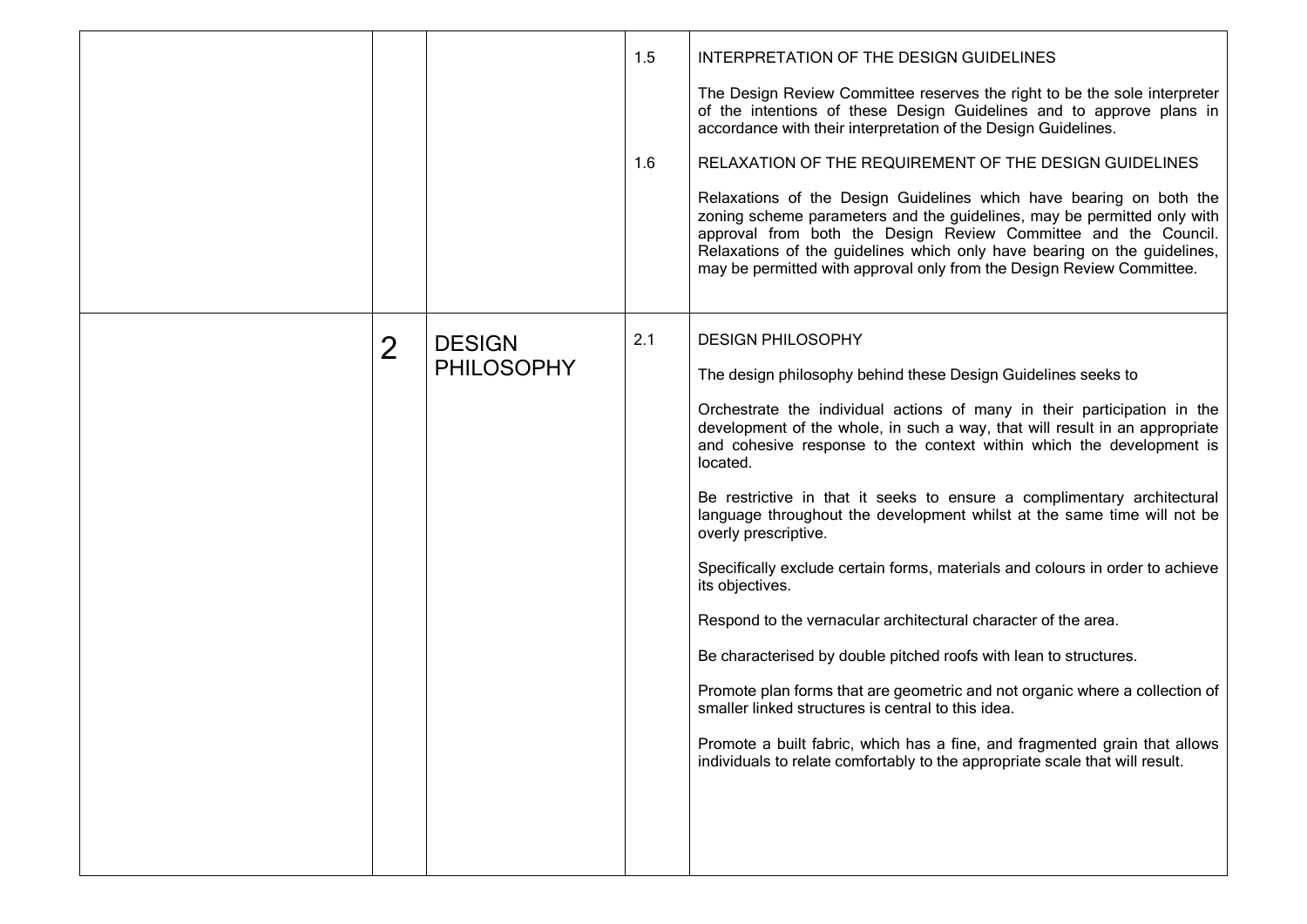

# 3 DESIGN INFORMANTS 3.1 3.2 3.3

# **ORIENTATION**

It is envisaged that individual houses will attempt to orientate themselves towards the north as well as the west. This will allow them to take advantage of the north sun during the day and afternoon sunsets in the afternoon. This will furthermore allow them to create sheltered areas from the prevailing summer wind, which blows from the southeast.

# SLOPE

The site slopes generally from the south towards the north. It has varying degrees of slope on which it tends to become more accentuated as the sites get closer to the Klein River, which runs along the northern border of the village. Due consideration of individual slopes prevailing on the different sites must inform the design concept of the dwelling.

Each dwelling must attempt to remain in contact with the site as far as possible. This can be achieved by the considered use of cut and fill profiling, which is to be incorporated into the design. Design that result only in cutting or only in filling will not be allowed. There is to be careful attention paid to this requirement as excessive cutting or filling will not be allowed.

# VIEWS

The capturing of the existing views of a site is an important element in the design of a house. The predominant views are of the Klein River Mountains to the north and to a lesser degree the mountains near Hermanus in the west. Houses will naturally want to exploit these positive environmental qualities and must take advantage of these.

Habitable rooms in the roof spaces instead of full double stories can further exploit the available views whilst at the same time will preserve views for surrounding properties.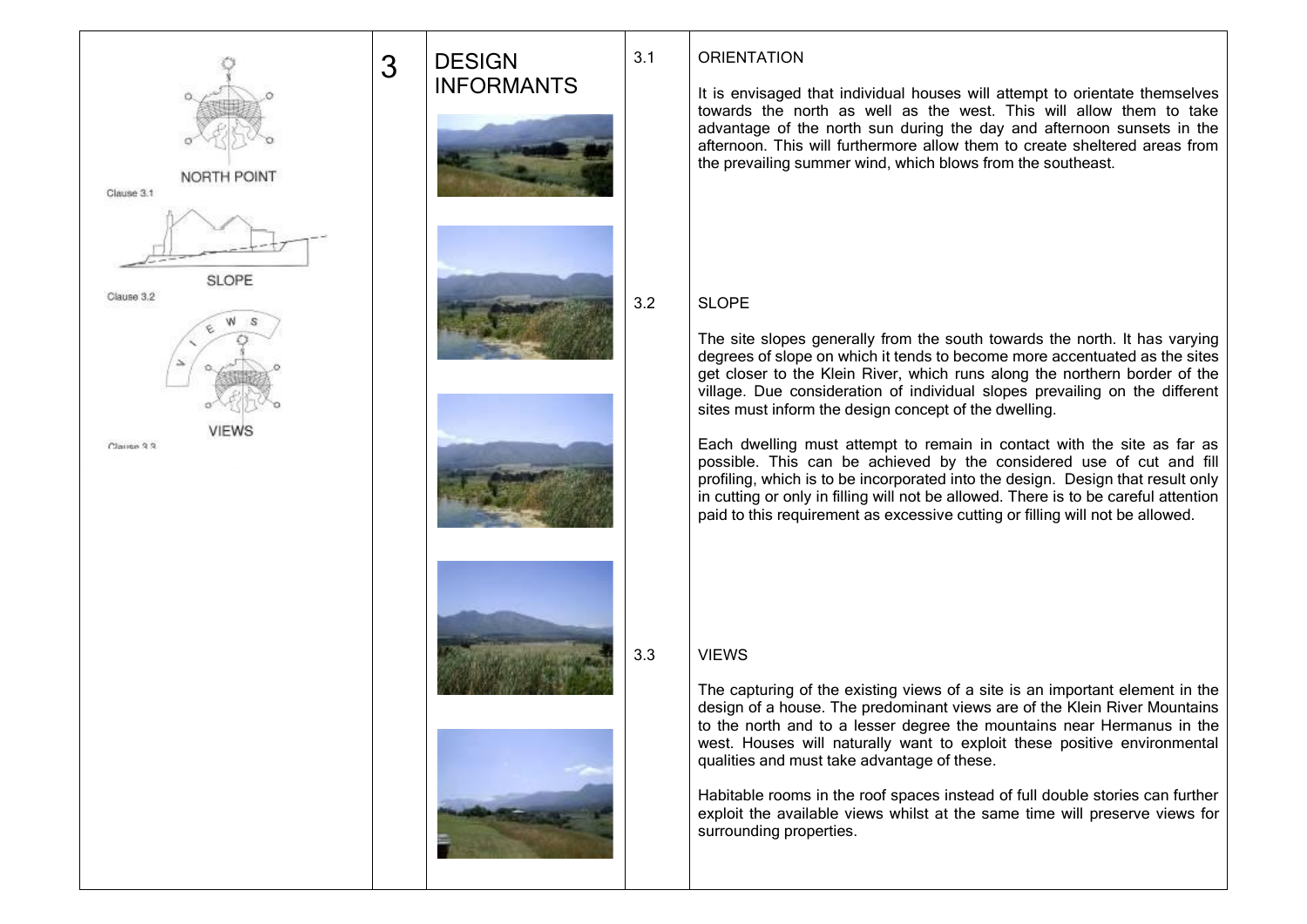| 4 | <b>DEVELOPMENT</b> | 4.1   | THE ZONING SCHEME                                              |                                                                                                                                                                                                                                                                                                      |
|---|--------------------|-------|----------------------------------------------------------------|------------------------------------------------------------------------------------------------------------------------------------------------------------------------------------------------------------------------------------------------------------------------------------------------------|
|   | <b>CONTROLS</b>    |       | of additional zoning parameters that need to be complied with. | Apart from the requirements of the Design Guidelines, there are a number                                                                                                                                                                                                                             |
|   |                    |       | Overstrand Municipality.                                       | These are imposed in terms of the Zoning Scheme as administered by the                                                                                                                                                                                                                               |
|   |                    |       | an exhaustive list.                                            | Some primary elements of the Zoning Scheme applicable to houses are<br>listed below. The purchaser is however cautioned to the fact that this is not                                                                                                                                                 |
|   |                    |       | amended from time to time                                      | Each purchaser's Architect should refer to the latest Zoning Scheme<br>document, which is available from the Local Authority, which may be                                                                                                                                                           |
|   |                    |       | Scheme.                                                        | The following are extracts from the current Zoning Scheme, which are<br>included here for the sake of convenience only. Please note that certain<br>items listed below refer to sections of the Zoning Scheme that are not<br>reproduced in these guidelines but should be referred to in the Zoning |
|   |                    | 4.2   | <b>BUILDING LINES</b>                                          |                                                                                                                                                                                                                                                                                                      |
|   |                    |       | street, and side and rear boundaries and are as follows.       | Building lines as prescribed by the local authority. These vary between                                                                                                                                                                                                                              |
|   |                    | 4.2.1 | <b>STREET BUILDING LINES</b>                                   |                                                                                                                                                                                                                                                                                                      |
|   |                    |       |                                                                | The street building line is determined in accordance with the net erf area.                                                                                                                                                                                                                          |
|   |                    |       | Net Erf Area                                                   | Street building line                                                                                                                                                                                                                                                                                 |
|   |                    |       | Less than 400m <sup>2</sup>                                    | 2,0m                                                                                                                                                                                                                                                                                                 |
|   |                    |       | $400m2$ and greater.                                           | 4,0m                                                                                                                                                                                                                                                                                                 |
|   |                    | 4.2.2 | SIDE AND REAR BUILDING LINES                                   |                                                                                                                                                                                                                                                                                                      |
|   |                    |       | ert area.                                                      | The side and rear building lines are determined in accordance with the net                                                                                                                                                                                                                           |
|   |                    |       | Net Erf Area                                                   | Side building lines                                                                                                                                                                                                                                                                                  |
|   |                    |       |                                                                |                                                                                                                                                                                                                                                                                                      |
|   |                    |       | Less than $400m^2$                                             | 1,0m                                                                                                                                                                                                                                                                                                 |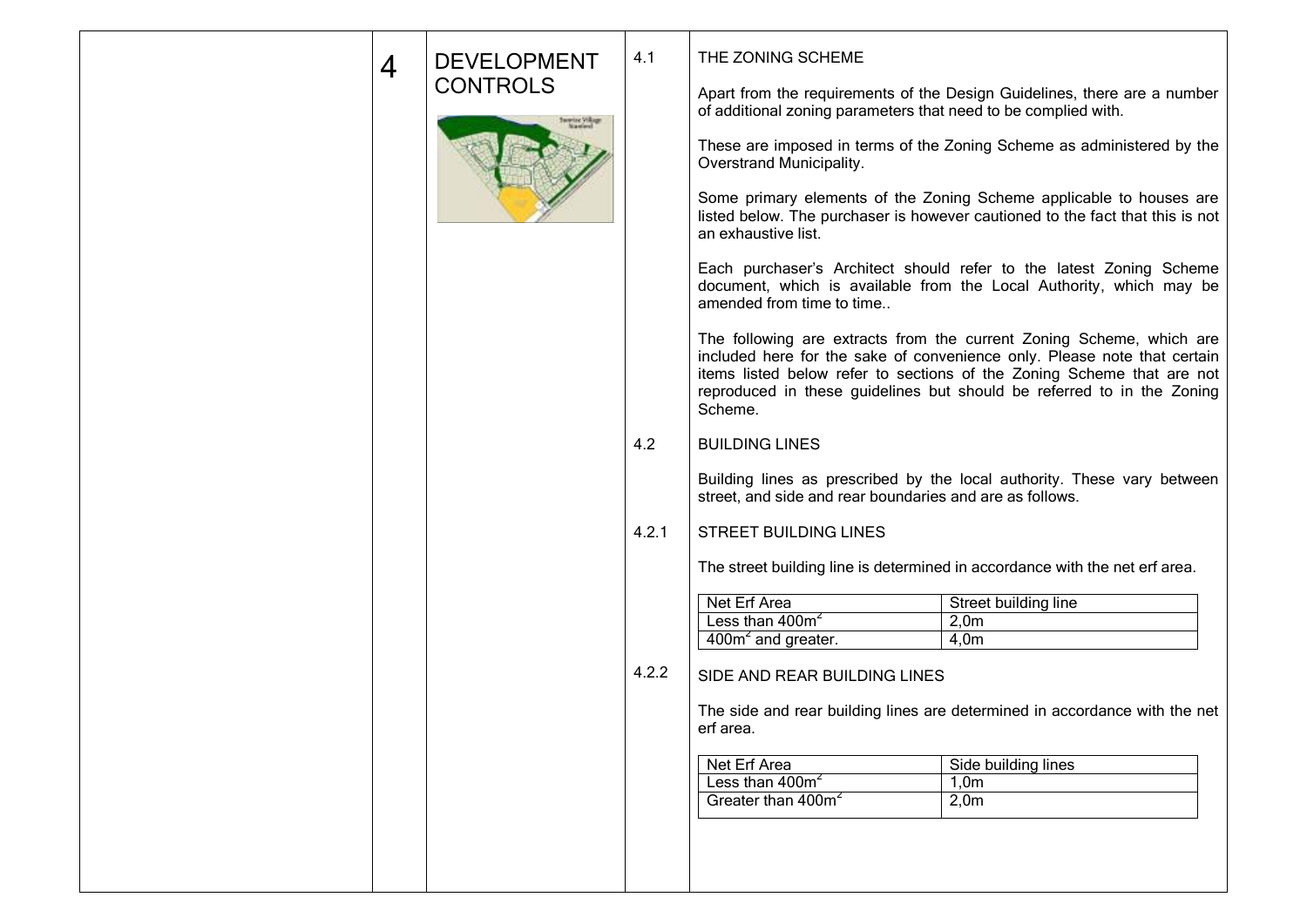|                                          | 4.2.3 | ENCROACHMENT OF SIDE AND REAR BUILDING LINES.                                                                                                                                                                                                                                                                                                                                                                                                                                  |                                                                                                                                                                                                                                                                                                                                                                                                                                                                                                                                                                                                                                                                                                                                                                                                                                                                                             |
|------------------------------------------|-------|--------------------------------------------------------------------------------------------------------------------------------------------------------------------------------------------------------------------------------------------------------------------------------------------------------------------------------------------------------------------------------------------------------------------------------------------------------------------------------|---------------------------------------------------------------------------------------------------------------------------------------------------------------------------------------------------------------------------------------------------------------------------------------------------------------------------------------------------------------------------------------------------------------------------------------------------------------------------------------------------------------------------------------------------------------------------------------------------------------------------------------------------------------------------------------------------------------------------------------------------------------------------------------------------------------------------------------------------------------------------------------------|
|                                          |       | into the side and rear building lines, provided that:<br>(i) No building exceeds a height of one storey;<br>angle away from such boundary;<br>concerned or 9,0 m, whichever is the lesser distance;<br>to the rear or side boundary;<br>vacant portion of the land unit concerned other than a courtyard;<br>adjoining properties;<br>land unit;<br>and is constructed of appropriate material to its satisfaction; and<br>Council need not advertise the application further. | The Council may approve the erection of an outbuilding, which encroaches<br>(ii) No wall on the property boundary may be higher than 3,50 m above the<br>existing ground level, provided that the height may increase at a 40 degree<br>(iii) The length of the structure does not exceed one third of the boundary<br>(iv) No doors and windows shall be permitted in any wall closer than 1,0 m<br>(v) In the event of a property being accessed via a private street an access<br>way of at least 1,0 m shall be provided from the private street to every<br>(vi) No runoff of rainwater from a roof shall be discharged directly onto<br>(vii) The outbuilding shall be included in the calculation of coverage on the<br>(viii) The Council is satisfied that the structure does not pose a fire hazard<br>(ix) Where the written consent of the immediate neighbours is obtained the |
|                                          | 4.2.4 | <b>COVERAGE</b><br>unit, is limited as indicated below:                                                                                                                                                                                                                                                                                                                                                                                                                        | The maximum coverage for all buildings, including an additional dwelling                                                                                                                                                                                                                                                                                                                                                                                                                                                                                                                                                                                                                                                                                                                                                                                                                    |
|                                          |       |                                                                                                                                                                                                                                                                                                                                                                                                                                                                                |                                                                                                                                                                                                                                                                                                                                                                                                                                                                                                                                                                                                                                                                                                                                                                                                                                                                                             |
|                                          |       | Area of property                                                                                                                                                                                                                                                                                                                                                                                                                                                               | Maximum coverage                                                                                                                                                                                                                                                                                                                                                                                                                                                                                                                                                                                                                                                                                                                                                                                                                                                                            |
|                                          |       | Less than 400m <sup>2</sup><br>Greater than 400m <sup>2</sup>                                                                                                                                                                                                                                                                                                                                                                                                                  | 65%<br>50%                                                                                                                                                                                                                                                                                                                                                                                                                                                                                                                                                                                                                                                                                                                                                                                                                                                                                  |
|                                          |       |                                                                                                                                                                                                                                                                                                                                                                                                                                                                                |                                                                                                                                                                                                                                                                                                                                                                                                                                                                                                                                                                                                                                                                                                                                                                                                                                                                                             |
|                                          | 4.3   | <b>SECOND DWELLING UNITS</b>                                                                                                                                                                                                                                                                                                                                                                                                                                                   |                                                                                                                                                                                                                                                                                                                                                                                                                                                                                                                                                                                                                                                                                                                                                                                                                                                                                             |
| 700                                      |       | in construction, style and form to the main dwelling.                                                                                                                                                                                                                                                                                                                                                                                                                          | Second dwelling units are permitted as per the conditions and restrictions<br>included in the Zoning Scheme. These should be in-keeping with the<br>design intentions for Stanhaven, linked to the main dwelling, and be similar                                                                                                                                                                                                                                                                                                                                                                                                                                                                                                                                                                                                                                                            |
|                                          | 4.4   | <b>HEIGHT RESTRICTIONS</b>                                                                                                                                                                                                                                                                                                                                                                                                                                                     |                                                                                                                                                                                                                                                                                                                                                                                                                                                                                                                                                                                                                                                                                                                                                                                                                                                                                             |
| <b>HEIGHT RESTRICTIONS</b><br>Clause 4.4 |       | lower level to the top of the roof, whichever is the more restrictive.                                                                                                                                                                                                                                                                                                                                                                                                         | The maximum height for buildings is either as defined in the Zoning<br>Scheme, being 8,0 m from the base level to the top of the roof, or as<br>indicated in the diagram adjacent, 7,5m from Finished Floor Level of the                                                                                                                                                                                                                                                                                                                                                                                                                                                                                                                                                                                                                                                                    |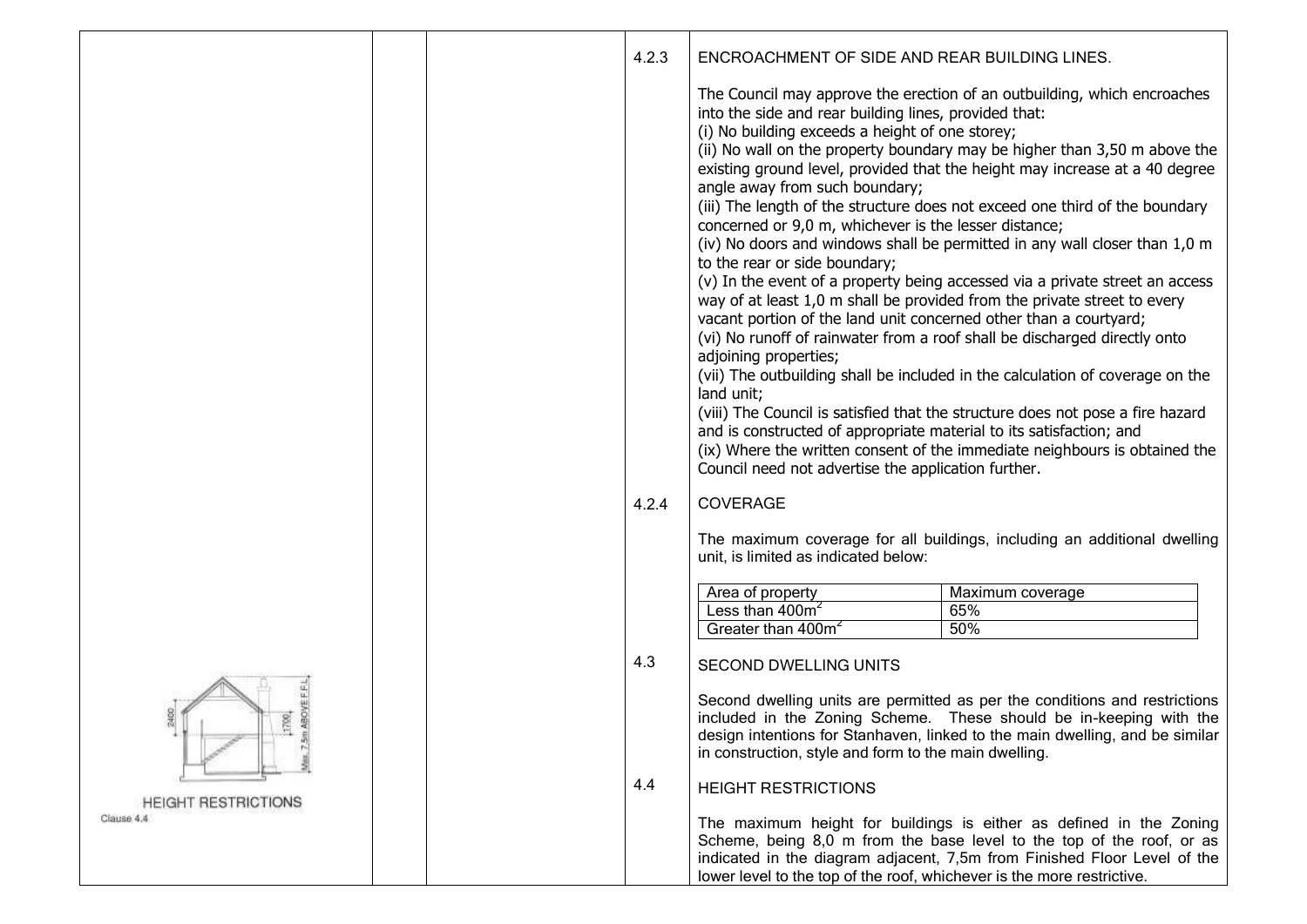|  | 4.5 | UPPER FLOORS                                                                                                                                                                                                                                                         |
|--|-----|----------------------------------------------------------------------------------------------------------------------------------------------------------------------------------------------------------------------------------------------------------------------|
|  |     | Upper floors are permitted above the area of the main building. These are<br>to be contained within the roof space determined by the maximum height<br>allowed and the prescribed roof pitch of 40 degrees.                                                          |
|  | 4.6 | OTHER RESTRICTIONS                                                                                                                                                                                                                                                   |
|  |     | Each purchaser's Architect should refer to the Zoning Scheme document,<br>which is available from the Local Authority, in order to determine what other<br>Restrictions may be applicable in terms of the scheme but do not form part<br>of these Design Guidelines. |
|  |     |                                                                                                                                                                                                                                                                      |
|  |     |                                                                                                                                                                                                                                                                      |
|  |     |                                                                                                                                                                                                                                                                      |
|  |     |                                                                                                                                                                                                                                                                      |
|  |     |                                                                                                                                                                                                                                                                      |
|  |     |                                                                                                                                                                                                                                                                      |
|  |     |                                                                                                                                                                                                                                                                      |
|  |     |                                                                                                                                                                                                                                                                      |
|  |     |                                                                                                                                                                                                                                                                      |
|  |     |                                                                                                                                                                                                                                                                      |
|  |     |                                                                                                                                                                                                                                                                      |
|  |     |                                                                                                                                                                                                                                                                      |
|  |     |                                                                                                                                                                                                                                                                      |
|  |     |                                                                                                                                                                                                                                                                      |
|  |     |                                                                                                                                                                                                                                                                      |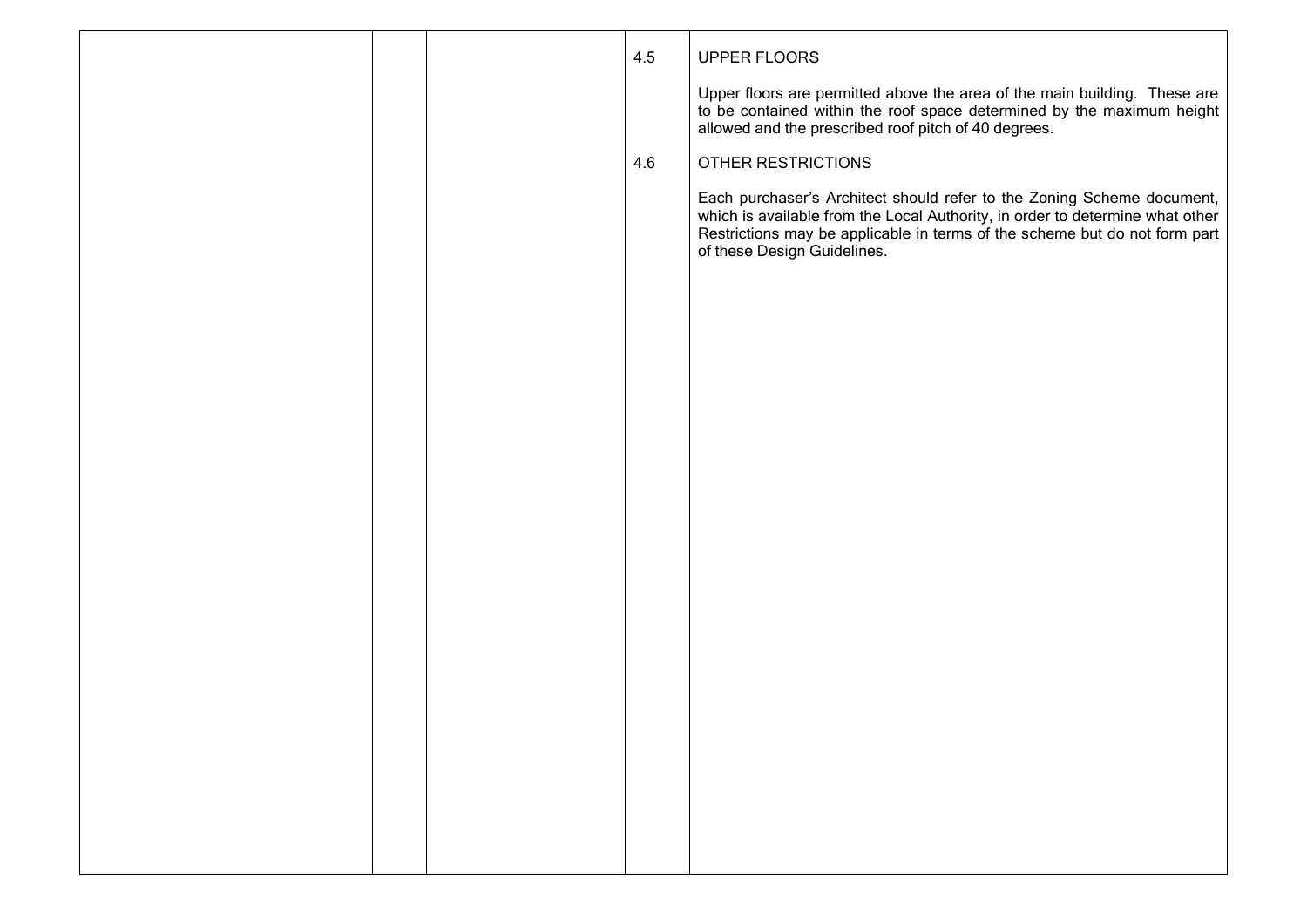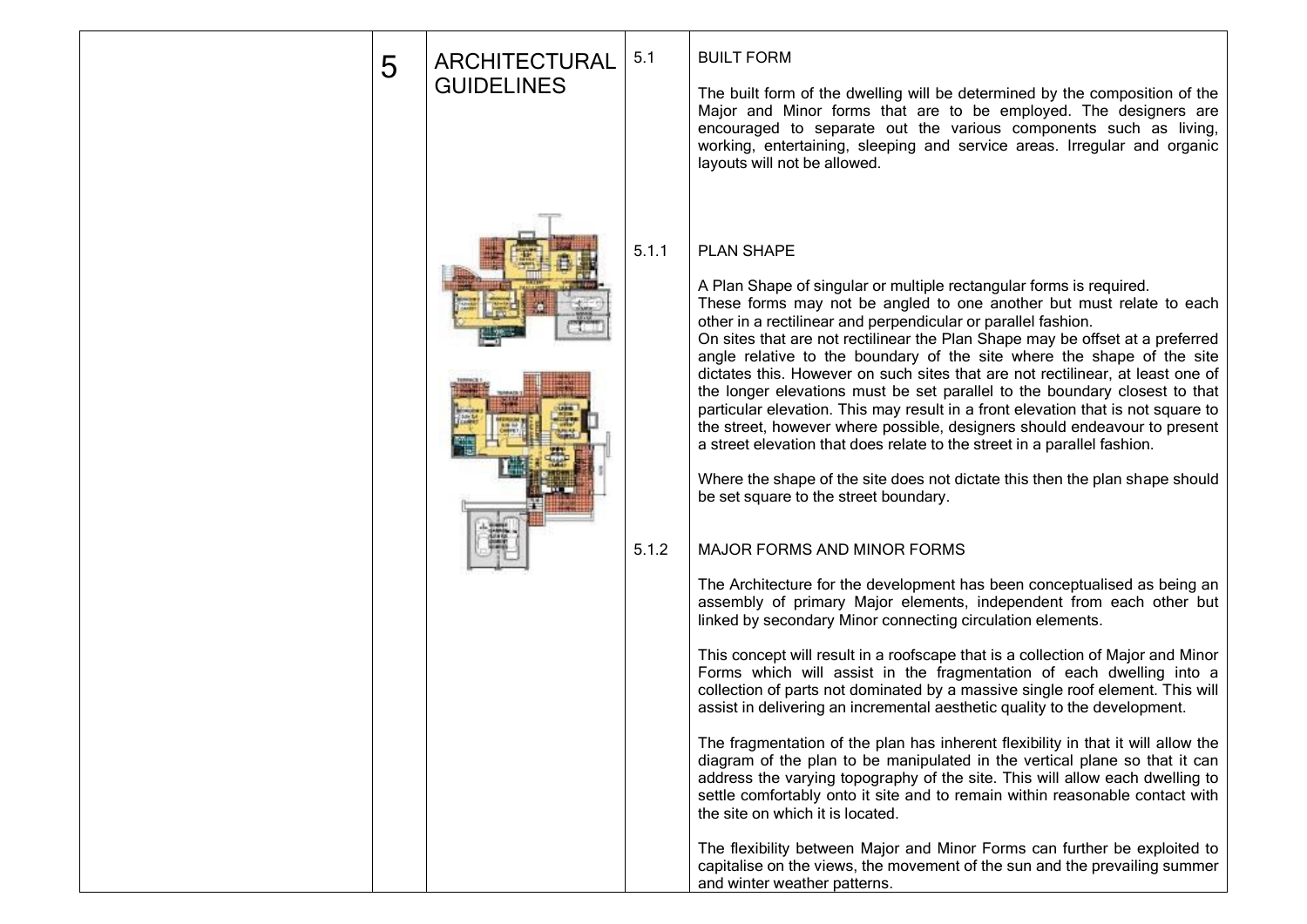| to contribute towards a rich, fragmented, and complex architecture.<br>be achieved through the introduction of lean-to roofs.<br>garages under one major form roof are not permitted.<br>5.1.4<br><b>MINOR FORMS</b><br>dominate the design.<br>5.1.5<br><b>SCALE AND PROPORTION</b><br>themselves become walls. |  | 5.1.3 | <b>MAJOR FORMS</b>                                                                                                                                                                                                                                                                               |
|------------------------------------------------------------------------------------------------------------------------------------------------------------------------------------------------------------------------------------------------------------------------------------------------------------------|--|-------|--------------------------------------------------------------------------------------------------------------------------------------------------------------------------------------------------------------------------------------------------------------------------------------------------|
|                                                                                                                                                                                                                                                                                                                  |  |       | The house forms are to be composed of Major and Minor elements in order                                                                                                                                                                                                                          |
|                                                                                                                                                                                                                                                                                                                  |  |       | Major Forms must have double pitched roofs. These Major forms are not to<br>exceed 6,5m in external width. Where additional width is required this must                                                                                                                                          |
|                                                                                                                                                                                                                                                                                                                  |  |       | Single garages must have a major form double pitched roof. Double<br>garages must have either a combined one major and one minor form<br>combination roof form, or a minor form roof behind a parapet. Double                                                                                    |
|                                                                                                                                                                                                                                                                                                                  |  |       |                                                                                                                                                                                                                                                                                                  |
|                                                                                                                                                                                                                                                                                                                  |  |       | The Minor Forms are to be used to connect the major forms. These must<br>take the form of lean-to, afdak and flat linking concrete roof structures<br>designed in such a way to allow the Major Form of the main house to                                                                        |
|                                                                                                                                                                                                                                                                                                                  |  |       |                                                                                                                                                                                                                                                                                                  |
|                                                                                                                                                                                                                                                                                                                  |  |       | The scale and proportion of the various components must be consistent<br>with the idea of establishing a sense of order and rhythm inherent within the<br>design. The scale and proportions must be that typical of a "wall<br>architecture" where windows and doors sit within walls and do not |
|                                                                                                                                                                                                                                                                                                                  |  |       |                                                                                                                                                                                                                                                                                                  |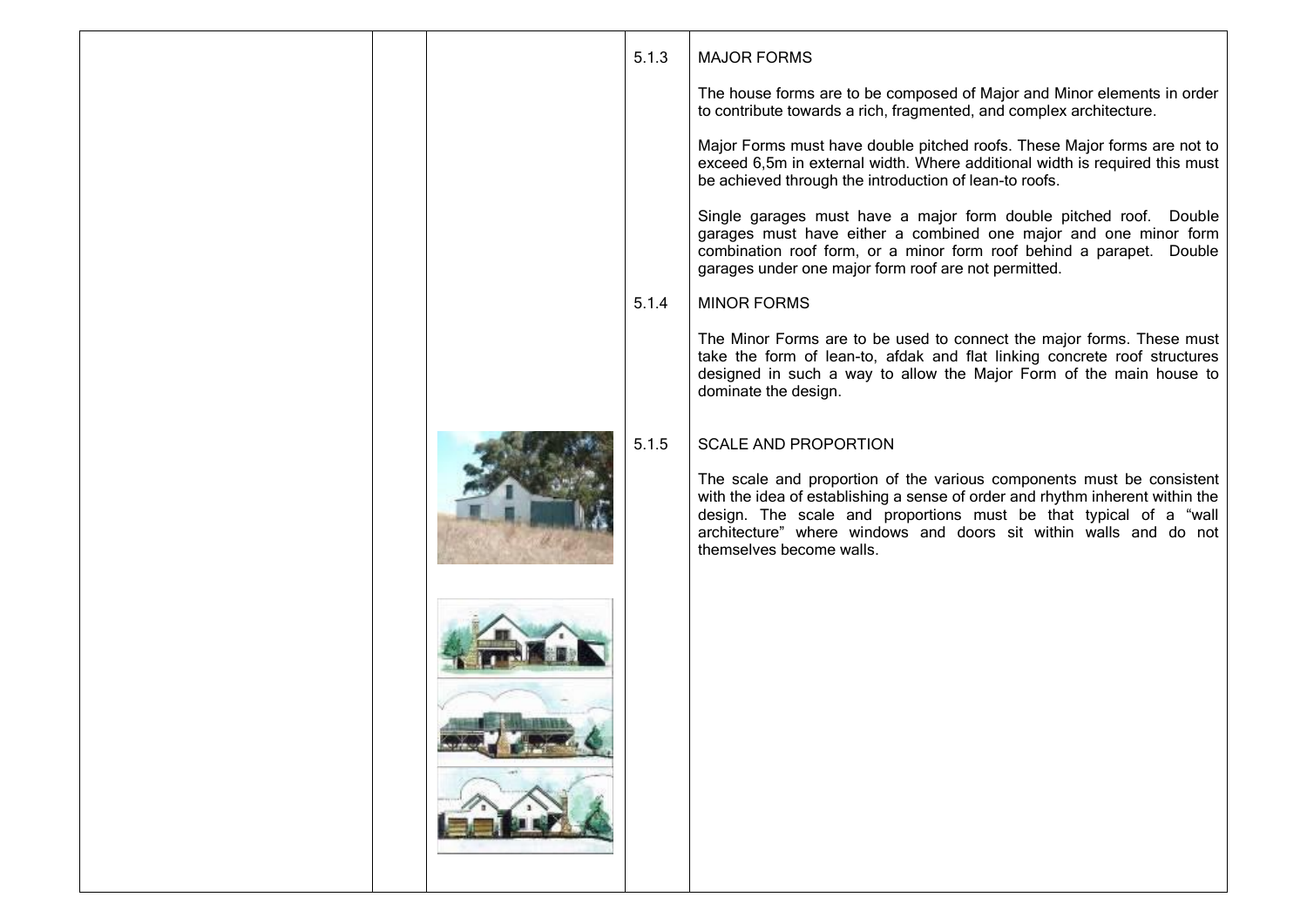



# ARCHITECTURAL CHARACTER

The fragmented approach to the plan form as described above will result in the architecture of an assembly of major and minor elements, which have strong contextual and vernacular references in the Stanford area and its rural surrounds .

Generally Major roof elements will be steeply pitched. Minor linking elements and covered verandahs are to be of a low -pitched lean -to nature. Walls will be generally light in colour with earth tone accents. Darker earth tone colouring to the plinth and optional feature elements is required as well as where retaining structures are required on steeper sites. This can be achieved through rock cladding, other textured finishes, or darker coloured paintwork.

Verandahs, car ports, pergolas and shade structures will act as scale reducing devices to the built environment as well as add to the complexity of the built environment. The habitability of the natural environment will also be enhanced where both winter and summer conditions can sometimes be harsh and severe.

# ARCHITECTURAL ELEMENTS

Major forms are to be roofed with rectilinear and not organic roof plans. Gable roof ends are required which must project over the gable walls by

Roofs over Major built forms are to be roofed with double -pitched roofs pitched at 40 degree s .

Roofs over Minor built forms are to be roofed with flat or near flat roofs. Roof pitch to be a maximum of 15 degrees for Minor built form s .

Victorian profile corrugated iron roofing sheets for major forms.

Victorian profile corrugated iron roofing sheets, Diamondek concealed fix roof sheeting, Brownbuilt concealed fix roof sheeting, waterproofed boarding and concrete roofs to Minor built forms.

Roof sheets are to be factory finished in Charcoal colour.

### Not permitted

Flat concrete roofs over Major built forms. Fibre cement, tiled, slate or thatch roofs.

IBR profile roof sheeting.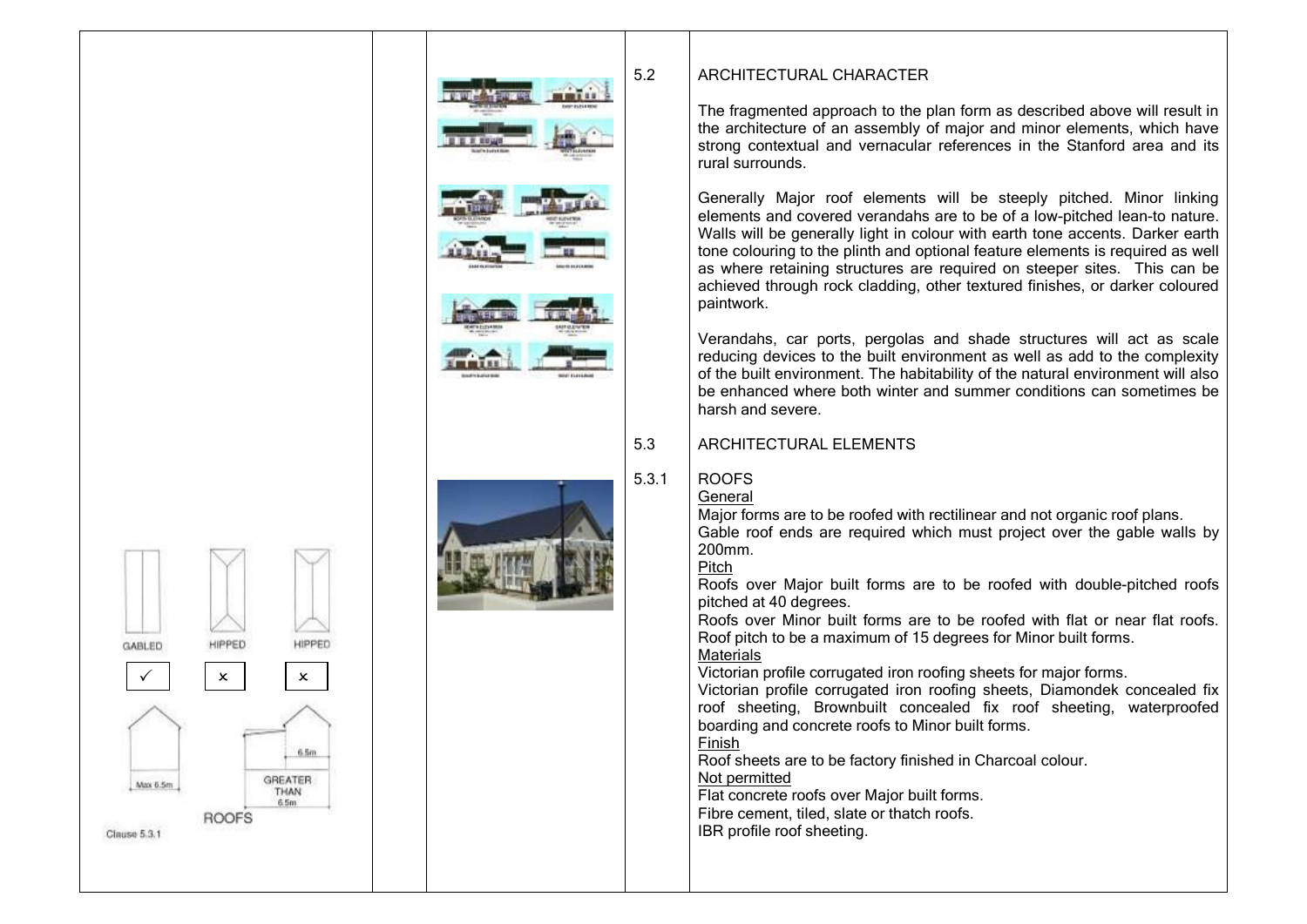|                                     | 5.3.2   | GABLES, PARAPETS, EAVES, GUTTERS AND DOWNPIPES                                                                                                                                                                                                                                                                                                                                                                                                                                                                                                                                                                  |
|-------------------------------------|---------|-----------------------------------------------------------------------------------------------------------------------------------------------------------------------------------------------------------------------------------------------------------------------------------------------------------------------------------------------------------------------------------------------------------------------------------------------------------------------------------------------------------------------------------------------------------------------------------------------------------------|
|                                     | 5.3.2.1 | <b>GABLES AND PARAPETS</b><br>General<br>Gable walls will be allowed but these must have roofs that project over the<br>gable walls by 200mm.<br>Parapets are not permitted on major forms or single garages on their own.<br>Parapets will be allowed on minor forms and as an option for double<br>garages.<br>Parapets are to have a 100mm plastered band along the top edge.<br>Not permitted<br>No parapet walls will be allowed on gable ends of major forms.<br>No parapet walls will be allowed on single garages, which are considered to<br>be major forms.                                           |
|                                     | 5.3.2.2 | EAVES, GUTTERS AND DOWNPIPES<br>Eaves<br>Eaves must have an overhang of 200mm.<br>Facias are to be timber, fibre cement or PvC.<br>Facias to be finished in white or in the selected accent colour.<br>Gutters<br>Gutters are to be Ogee profiled continuous aluminium gutters.<br>Gutters to be finished in a darker colour to closely match the roof colour.<br>Down pipes<br>Down pipes to be of round PvC.<br>Down pipes to be finished in white, the selected accent colour, or darker<br>colour to match the roof colour.<br>Not permitted<br>PvC gutters.<br>Aluminium down pipes.<br>Square down pipes. |
|                                     | 5.3.3   | <b>CHIMNEYS AND BRAAI'S</b><br>General<br>Chimneys can be built as feature elements that are functional for open<br>fireplaces and braais.                                                                                                                                                                                                                                                                                                                                                                                                                                                                      |
|                                     |         | Cylindrical metal flues/chimneys can be installed for internal wood burning<br>stoves.<br>Finishes<br>Feature chimneys and braai's to be of masonry construction, either rock<br>clad or painted in darker earth tone to the walls.                                                                                                                                                                                                                                                                                                                                                                             |
| CHIMNEYS AND BRAAIS<br>Clause 5.3.3 |         | Cylindrical flues to be painted to match the charcoal roof colour.<br>Not permitted<br>Rectangular exposed metal flues.<br>Shiny exposed stainless steel flues.                                                                                                                                                                                                                                                                                                                                                                                                                                                 |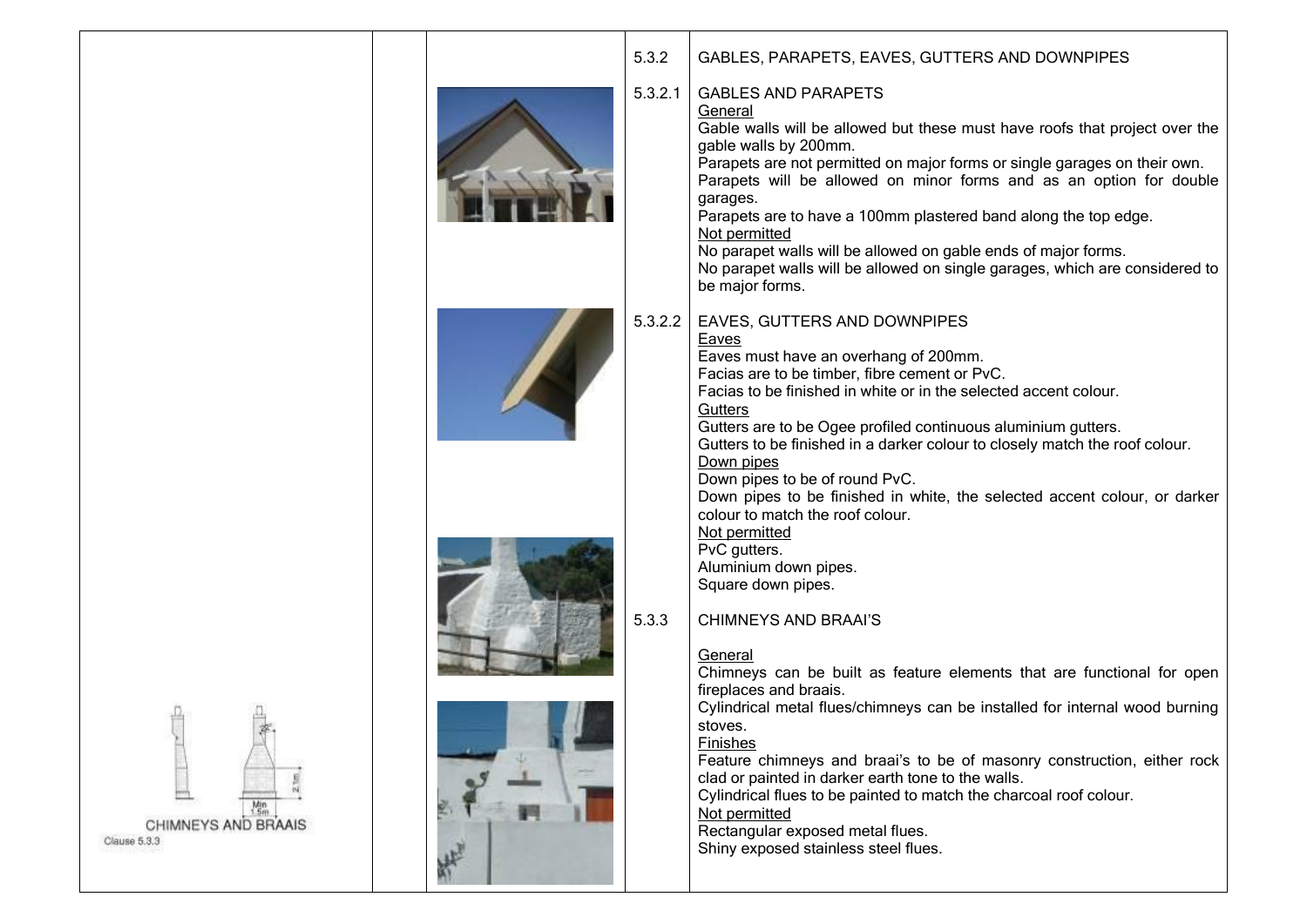







#### 5.3.4 WINDOWS AND DOORS

# General

Primary windows and doors are to have vertically dominant proportion. In the case of sliding doors, individual panels are to maintain this vertical proportioning.

In certain instances, like for high level clear-storey windows, horizontally proportioned smaller secondary windows may be used on a limited and discreet basis.

Primary windows are to have traditional sash window proportions.

Sidelights and fanlights are permitted.

**Materials** 

Wooden and aluminium windows and doors are permitted.

Finish

Windows and doors may be finished either in a natural sealer or in accordance with the permitted colour palette.

Not permitted

Steel frame windows are not permitted.

Primary windows with horizontal proportions are not permitted.

Casement windows with integral fanlights are not permitted for primary windows.

#### 5.3.5 SHUTTERS, SECURITY GATES AND BURGLAR BARS

# General

Shutters to doors and windows are encouraged for aesthetic reasons. Security gates and Burglar bars are to be rectilinear and not ornate. Sizes

Their sizes and proportions are to match the window and door against which they are to be installed.

# **Materials**

Wooden and aluminium shutters are permitted.

# Finish

Shutters are to be finished in either a natural sealer or in accordance with the permitted colour palette.

Not permitted

No curved elements may be used.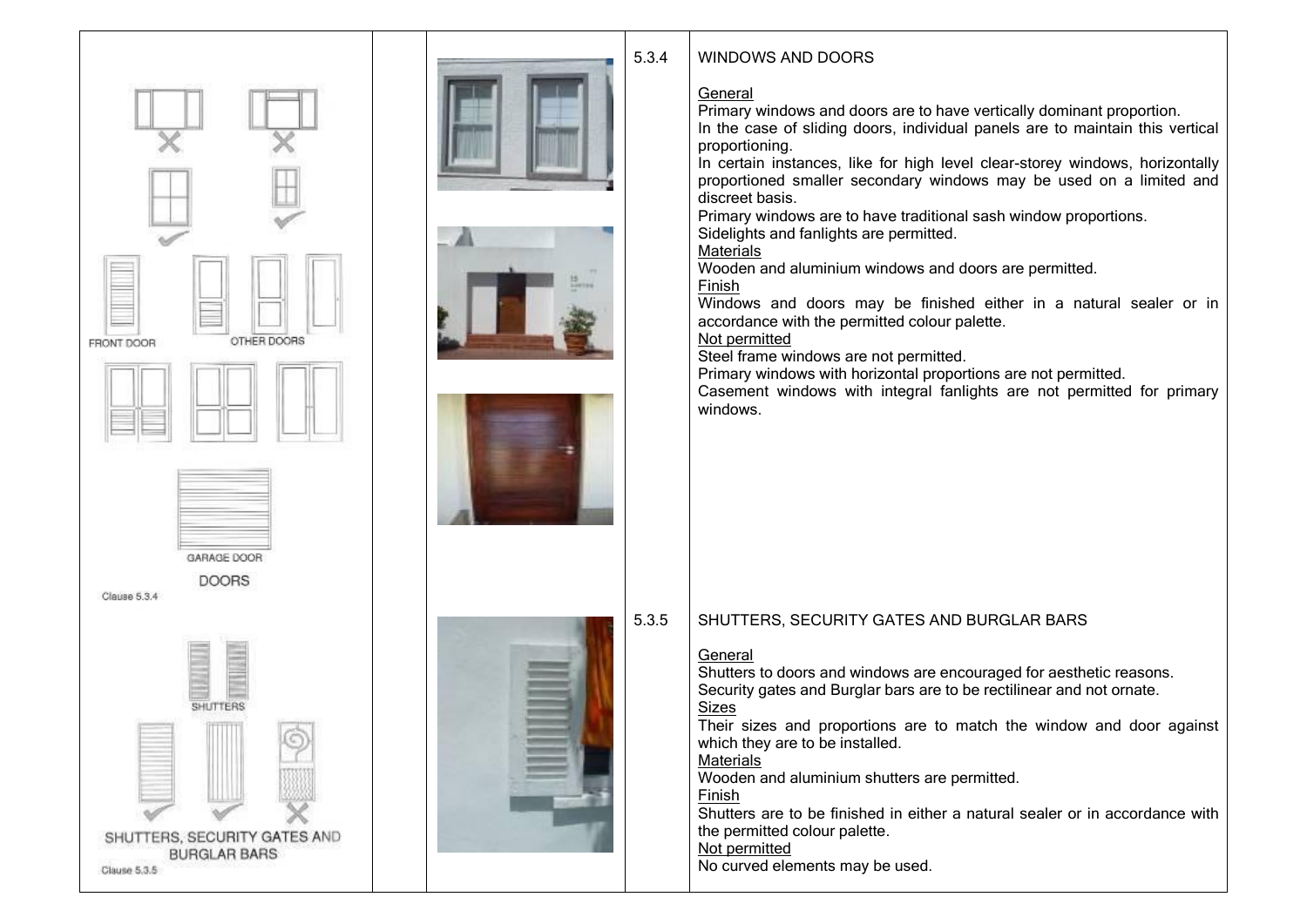













# 5.3.6 VERANDAHS, PERGOLAS AND FREESTANDING STRUCTURES

## **General**

Roof sheeting to either match the Victorian profile corrugated iron roofing sheets on the main roofs, or Diamondek concealed fix roof sheeting or Brownbuilt concealed fix roof sheeting can be used.

Freestanding structures such as Gazebos are to be detailed in such a way so as to match the detailing on the Verandahs and Pergolas.

The growth of vines onto these structures is encouraged.

**Pitch** 

Verandahs are to have a maximum pitch of 15 degrees.

Pergolas are to be flat.

**Materials** 

Posts are to be PAR (planed all round) timber and may be combined with structural metal elements.

Posts are to be mounted onto purpose made metal brackets or onto stub columns. Stub columns to have a plastered capping of rectilinear pyramidal design.

For pergolas and carports, tanalith treated gum poles may be used but must be combined with "latte".

Finish

Timber to be finished either in a natural sealer or in accordance with the permitted colour palette.

Not permitted

Round metal posts are not permitted.

Gum poles are not permitted for Verandahs.

IBR profile roof sheeting not permitted for Verandahs.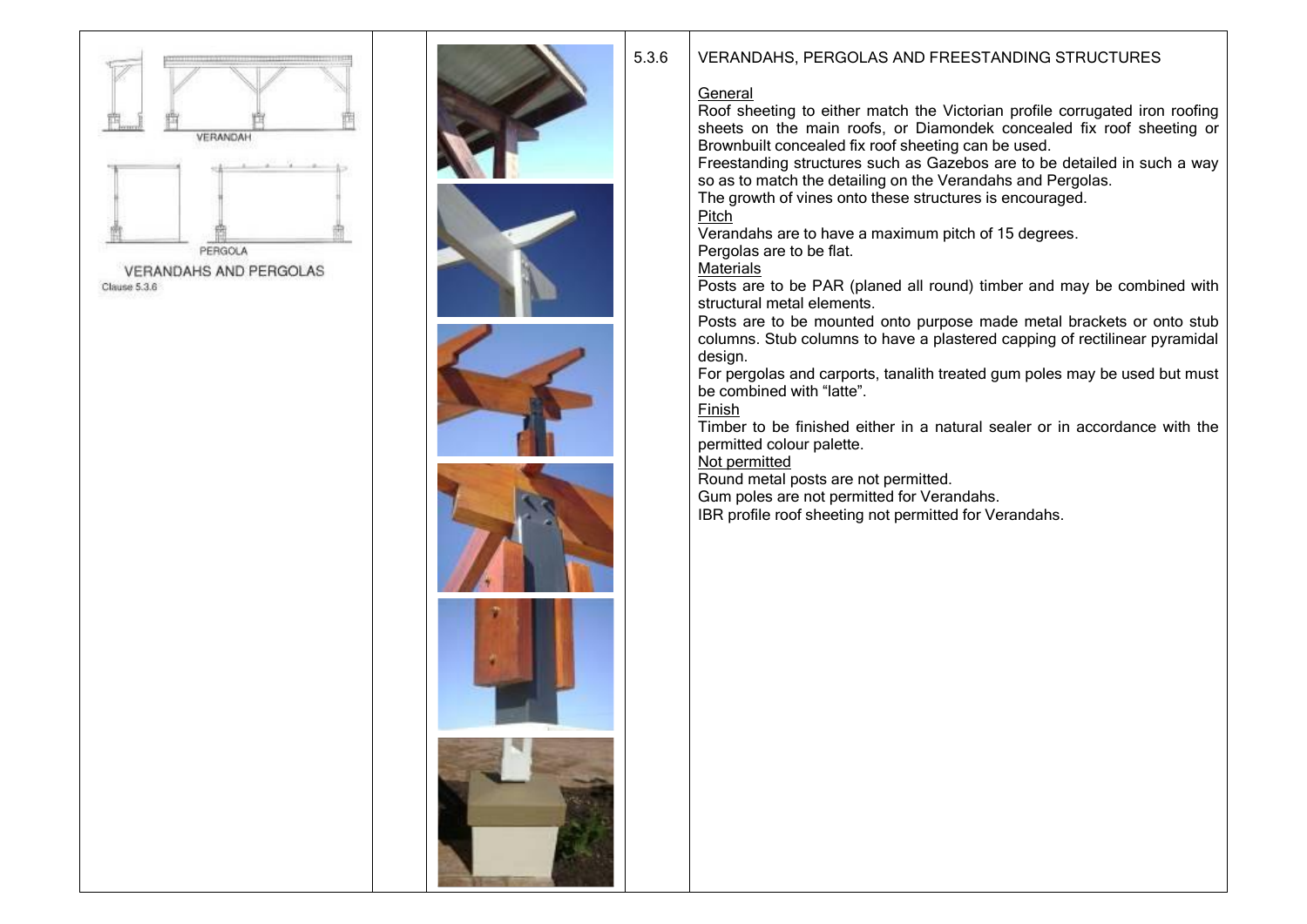









#### 5.3.8.1 GARAGES

Each property may have a maximum of two garages facing the street, each with their own door. No large double garage doors are allowed. Single garages are to be roofed with a double pitched major form. Where there is a second garage, double garages must either have one garage roof dealt with as a major form element and the other as a minor form element each with their own door, or double garages can be under one minor form low pitched roof with a horizontal parapet wall on the front edge above the two garage doors.

The garage doors must be separated by a brick pier.

Garage doors are to have slats or divisions in a horizontal orientation.

# **BALCONIES**

# **General**

Balconies from upper level are to be simple and discreet. These may be roofed as for verandahs.

# **Materials**

These are to be of PAR timber and may be combined with standard metal extrusions.

Railings can be metal, wood or "latte".

All top rails to be of timber.

Finish

Timber to be finished either in a natural sealer or in accordance with the permitted colour palette.

Not permitted Round metal posts.

Aluminium railings. Glass railings.

Ornate wrought iron railings.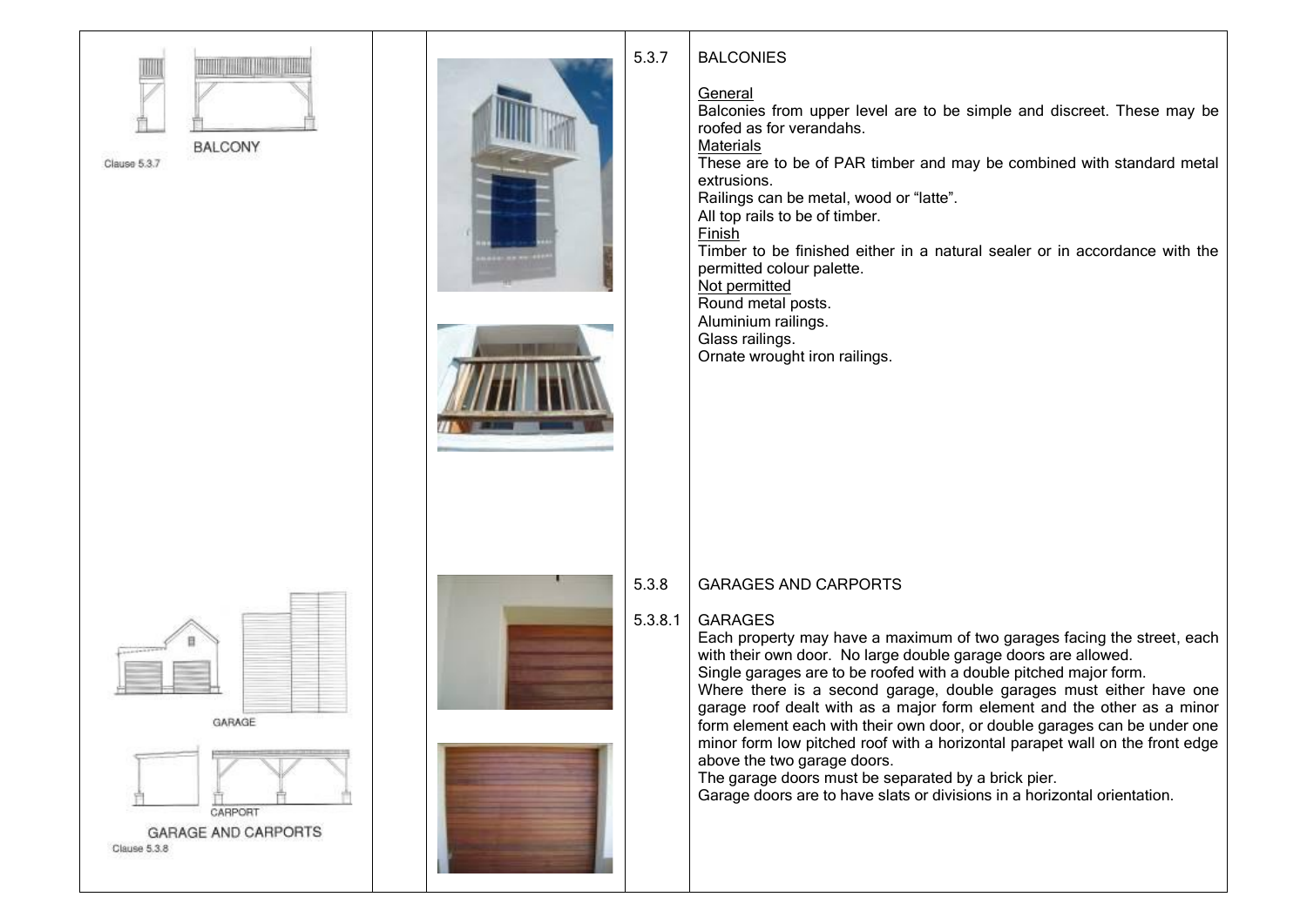

#### 5.3.8.2 CARPORTS

Carports are to be detailed in such a way so as to match the detailing on the Verandahs and Pergolas.

Plastered brick columns may be used for carports. These are to have a clearly defined plinth.

Posts are to be of PAR timber and may be combined with structural metal elements.

Posts are to be mounted onto purpose made metal brackets or onto stub columns. Stub columns to have a plastered capping of rectilinear pyramidal design.

Carports may be tanalith treated gum poles combined with "latte".

Not permitted

Round metal posts for carports.

Prefabricated metal shade port type structures.

#### 5.3.9 PARKING, DRIVEWAYS AND PAVING

# General

A limited range of materials may be used in a regular and repetitive manner. Layouts are to be rectilinear and no ornate layouts are to be used. **Materials** 

All parking and driveway areas should be paved to match the paved sections of the circulation roads at Stanhaven. The edges to be bounded and where cobbles are used as a border, these are to be grey coloured as used for the Stanhaven roads.

Paved areas can be done using the following materials: Natural stone.

Exposed aggregate (brown) concrete pavers.

Pigmented cement cobbles

Earth toned (light brown or corn colour shades) clay brick.

Not permitted

No tarred surfaces may be used.

Red brick. Black brick.

Cement bricks.

Circular patterns.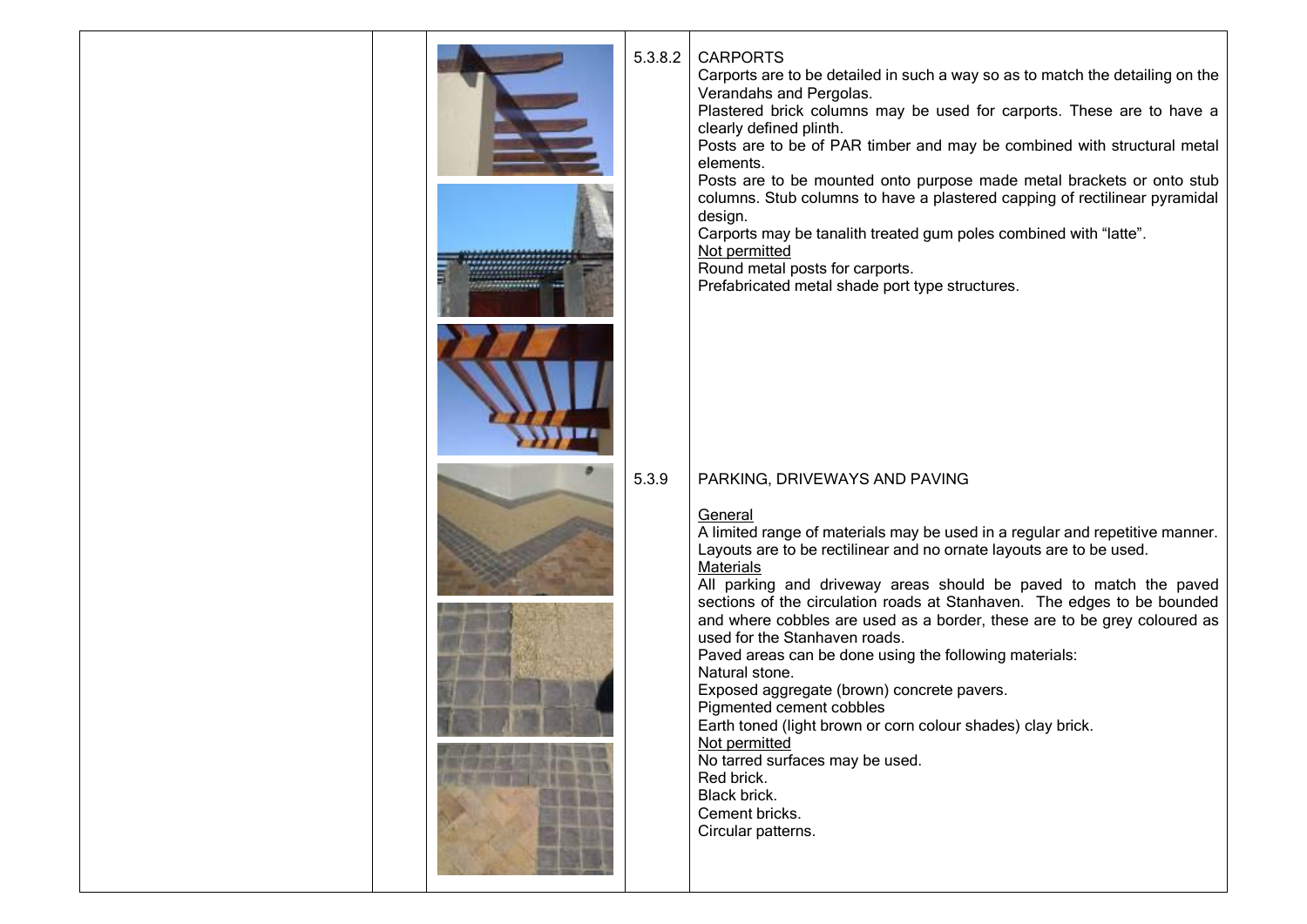

# 5.3.10 BOUNDARY ENCLOSURES AND SCREENING DEVICES

# General

Boundary enclosures are permitted along parts of the property boundaries in order to create an environment which allows privacy whilst at the same time promotes an integrative built environment along the streets. Each dwelling is also required to provide a screened kitchen and service yard for hanging washing so that this is not visible from the roads and neighbouring properties. Similarly, rain water tanks are to be screened appropriately.

Street frontage walls or wooden fencing are to be set back at least 2,5m onto the property from the street boundary line. These walls or wooden fences may not be higher than 1,2m off finished surrounding ground level.

Boundaries onto Private Open Spaces can be screened or fenced so as to be visually permeable with green coloured wire mesh fencing to a maximum height of 1,8m off finished ground level.

Boundaries between neighbouring dwellings can be enclosed or screened with solid or permeable 1.2m high screening back from the 2.5m road setback to the line of the plane of the front facade of the adjoining houses, and then at 1,8m high for the remaining side and rear common/shared boundaries.

Where enclosed drying/laundry yards are provided in plastered and painted brickwork these are to be at a maximum height of 1,8 m and must have a 100mm plaster moulding capping to the top of the wall painted a lighter colour to the main walls.

Boundary walls may be required to perform a retaining function and must be designed accordingly.

**Materials** Boundary walls may be: Smooth plastered brick or block walls with rounded tops. Timber fencing, tanalith treated or painted. Stone pitched, clad or dry pack with natural stone. Fencing to be green coloured wire mesh fencing. "Eco Fencing" with "latte". Screening to yards and water tanks with "latte". Not permitted "Hoender draad"'. Barbed or blade wire. Pre-cast concrete walls. Spanish style plaster.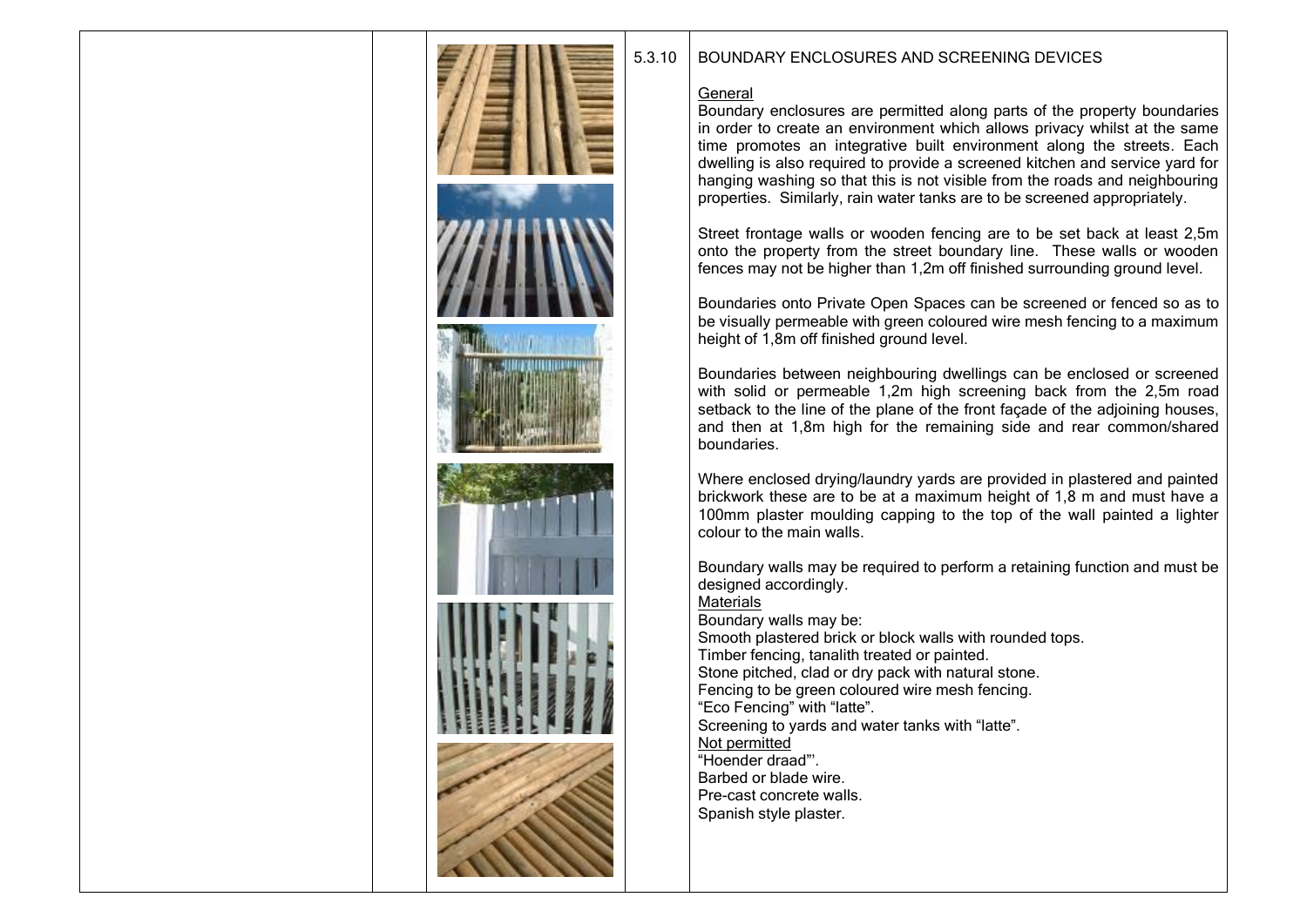| 5.3.11 | <b>RETAINING STRUCTURES</b>                                                                                                                                                                                                                                                                                                                                                                                                                                                                                                                                                                                                                                                                                 |  |
|--------|-------------------------------------------------------------------------------------------------------------------------------------------------------------------------------------------------------------------------------------------------------------------------------------------------------------------------------------------------------------------------------------------------------------------------------------------------------------------------------------------------------------------------------------------------------------------------------------------------------------------------------------------------------------------------------------------------------------|--|
|        | General<br>These are to be kept to a minimum by the use of the cut and fill<br>requirements of these guidelines.<br>All retaining structures are to be vertical.<br>Retaining structures are to have a maximum height of 1200mm. Where<br>additional retaining is required then this must be achieved with a second<br>retaining structure to be built 1000mm away from the first.<br><b>Materials</b>                                                                                                                                                                                                                                                                                                      |  |
|        | <b>Finish</b><br>All exposed surfaces of the retaining walls are to be either rock clad or<br>plastered and painted to a darker colour than the walls of the main<br>buildings.<br>Not permitted<br>Pre-cast concrete or similar retaining blocks.                                                                                                                                                                                                                                                                                                                                                                                                                                                          |  |
| 5.3.12 | SWIMMING POOLS AND POOL FENCING                                                                                                                                                                                                                                                                                                                                                                                                                                                                                                                                                                                                                                                                             |  |
|        | General<br>Swimming pools and required pool fencing are to be positioned in<br>accordance with the Zoning Scheme and Building Regulations.<br>They are to be built into the ground unless an "infinity edge" rim flow is<br>being used.<br>Shape<br>They are to be rectilinear and must respond, in a parallel fashion, to the<br>dwelling or to a boundary or both.<br>A single continuous curved outer edge without reverse curves may be used.<br>Not permitted<br>Kidney shaped pools.                                                                                                                                                                                                                  |  |
| 5.3.13 | SATELLITE DISHES, AERIALS, SOLAR PANELS AND GEYSERS, ETC.                                                                                                                                                                                                                                                                                                                                                                                                                                                                                                                                                                                                                                                   |  |
|        | General<br>Satellite dishes and aerials to be discreetly positioned at a height not higher<br>than the eaves of the main roof with their preferred position being alongside<br>or at the back of a dwelling.<br>Solar panels should be located on roof slopes of major elements (40 degree<br>roof slopes) and not on inclined brackets on "flat" roofs.<br>Solar geysers may not be mounted externally, but must be located within<br>the roof space and not be visible from the outside.<br>Satellite Dish Finish<br>White, or in a colour to match the primary colour of the adjacent walls.<br>Not permitted<br>Satellite dishes not permitted on chimneys or gable walls that face onto the<br>street. |  |

Solar geysers not permitted externally on roofs.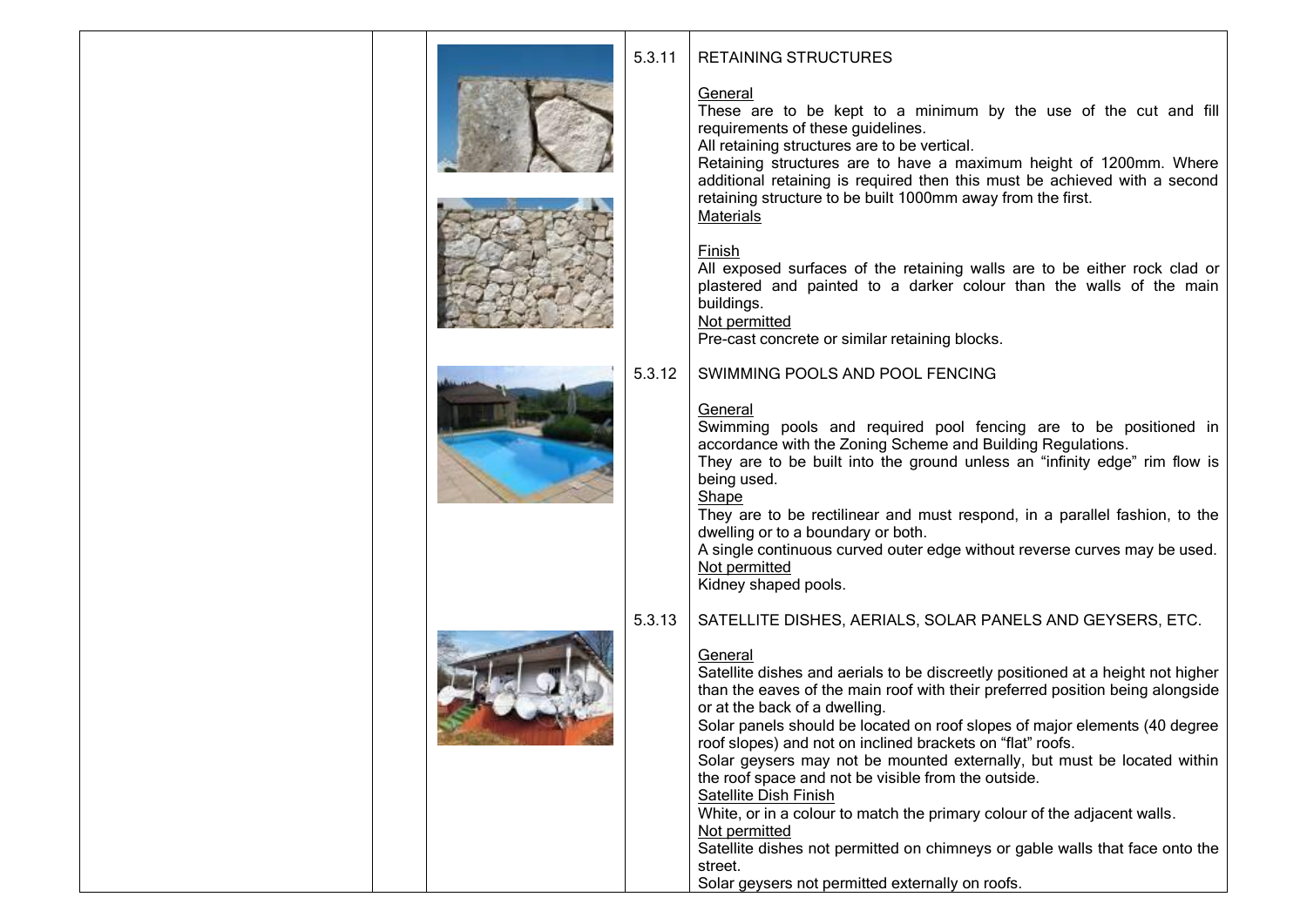| 5.3.14<br>YARDS AND LAUNDRY<br>An owner or occupier of an erf shall not, without the consent in writing of the<br>trustees, erect washing lines, nor hang any washing or laundry or any other<br>items on any part of the private area or on his erf so as to be visible from<br>any other erven.<br>Each house must be provided with a screened laundry yard with walls to a<br>maximum height of 1,8m above the natural ground level as noted in the<br>enclosures section above.<br>5.3.15<br><b>REFUSE DISPOSAL</b><br>An owner or occupier of a unit erf shall -<br>(a)<br>maintain in a hygienic and dry condition a<br>receptacle for refuse within his erf or on such part<br>of the private area as may be authorized by the<br>trustees in writing;<br>(b)<br>ensure that before refuse is placed in such<br>receptacle, it is securely wrapped, or, in the case of<br>tins or other containers, completely drained;<br>for the purpose of having the refuse collected,<br>(c)<br>place such receptacle within the area and at the<br>times designated by the trustees;<br>when the refuse has been collected, promptly<br>(d)<br>return such receptacle to his erf or other area<br>referred to in paragraph (a).<br>5.3.16<br>ANIMALS, REPTILES AND BIRDS<br>An owner or occupant shall not, without the consent in writing of the<br>trustees, which approval may not be unreasonably withheld, keep any<br>animal, reptile or bird within the development.<br>When granting such approval, the trustees may prescribe any reasonable<br>condition.<br>The trustees may withdraw such approval in the event of any breach of any<br>condition prescribed in terms of the rules in the HOA Constitution. |  |  |
|----------------------------------------------------------------------------------------------------------------------------------------------------------------------------------------------------------------------------------------------------------------------------------------------------------------------------------------------------------------------------------------------------------------------------------------------------------------------------------------------------------------------------------------------------------------------------------------------------------------------------------------------------------------------------------------------------------------------------------------------------------------------------------------------------------------------------------------------------------------------------------------------------------------------------------------------------------------------------------------------------------------------------------------------------------------------------------------------------------------------------------------------------------------------------------------------------------------------------------------------------------------------------------------------------------------------------------------------------------------------------------------------------------------------------------------------------------------------------------------------------------------------------------------------------------------------------------------------------------------------------------------------------------------------------------------------------------------------|--|--|
|                                                                                                                                                                                                                                                                                                                                                                                                                                                                                                                                                                                                                                                                                                                                                                                                                                                                                                                                                                                                                                                                                                                                                                                                                                                                                                                                                                                                                                                                                                                                                                                                                                                                                                                      |  |  |
|                                                                                                                                                                                                                                                                                                                                                                                                                                                                                                                                                                                                                                                                                                                                                                                                                                                                                                                                                                                                                                                                                                                                                                                                                                                                                                                                                                                                                                                                                                                                                                                                                                                                                                                      |  |  |
|                                                                                                                                                                                                                                                                                                                                                                                                                                                                                                                                                                                                                                                                                                                                                                                                                                                                                                                                                                                                                                                                                                                                                                                                                                                                                                                                                                                                                                                                                                                                                                                                                                                                                                                      |  |  |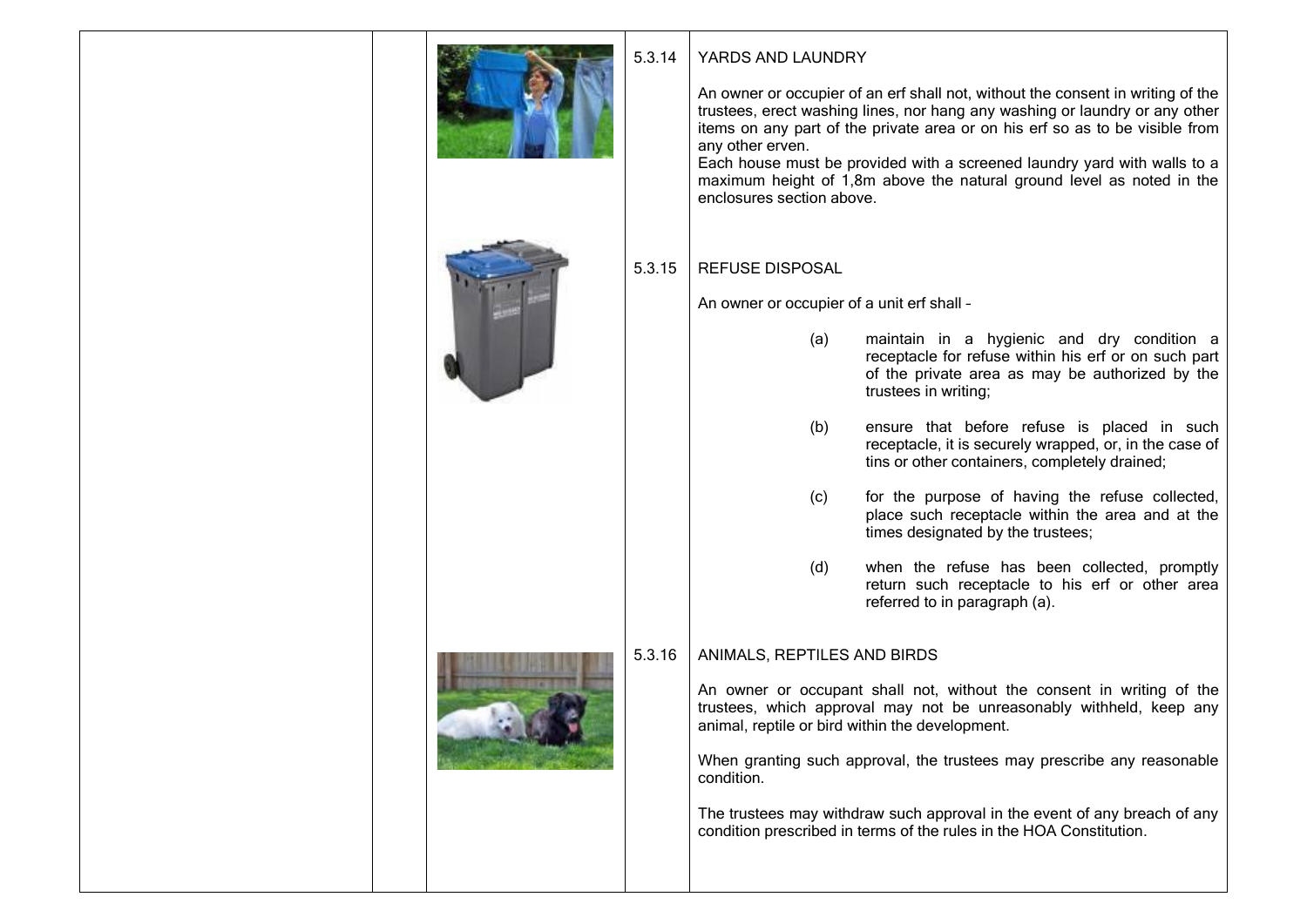

# **VEHICLES**

No owner or occupier shall park or stand any vehicle upon the private area or permit or allow any vehicle to be parked or stood upon the private area without the consent of the trustees in writing. Parking for at least two vehicles is to be provided on each erf.

The trustees may cause to be removed or towed away, at the risk and expense of the owner of the vehicle, any vehicle parked, standing or abandoned on the private area without the trustees consent.

Owners and occupiers of property shall ensure that their vehicles, and the vehicles of their visitors and guests, do not drip oil or brake fluid on the common property or in any other way deface the common property.

No owner or occupier shall be permitted to dismantle or affect major repairs to any vehicle on any portion of the private area or on his property.

# SIGNS AND NOTICES

No owner or occupier of an erf shall place any sign, notice, billboard or advertisement of any kind whatsoever on any part of the private area or his property so as to be visible from outside the property without the written consent of the trustees first having been obtained.

# DAMAGE, ALTERATIONS OR ADDITIONS TO THE PRIVATE AREAS

An owner or occupier of an erf shall not mark, paint, drive nails or screws or the like into, or otherwise damage, or alter any part of the private area without first obtaining the written consent of the trustees.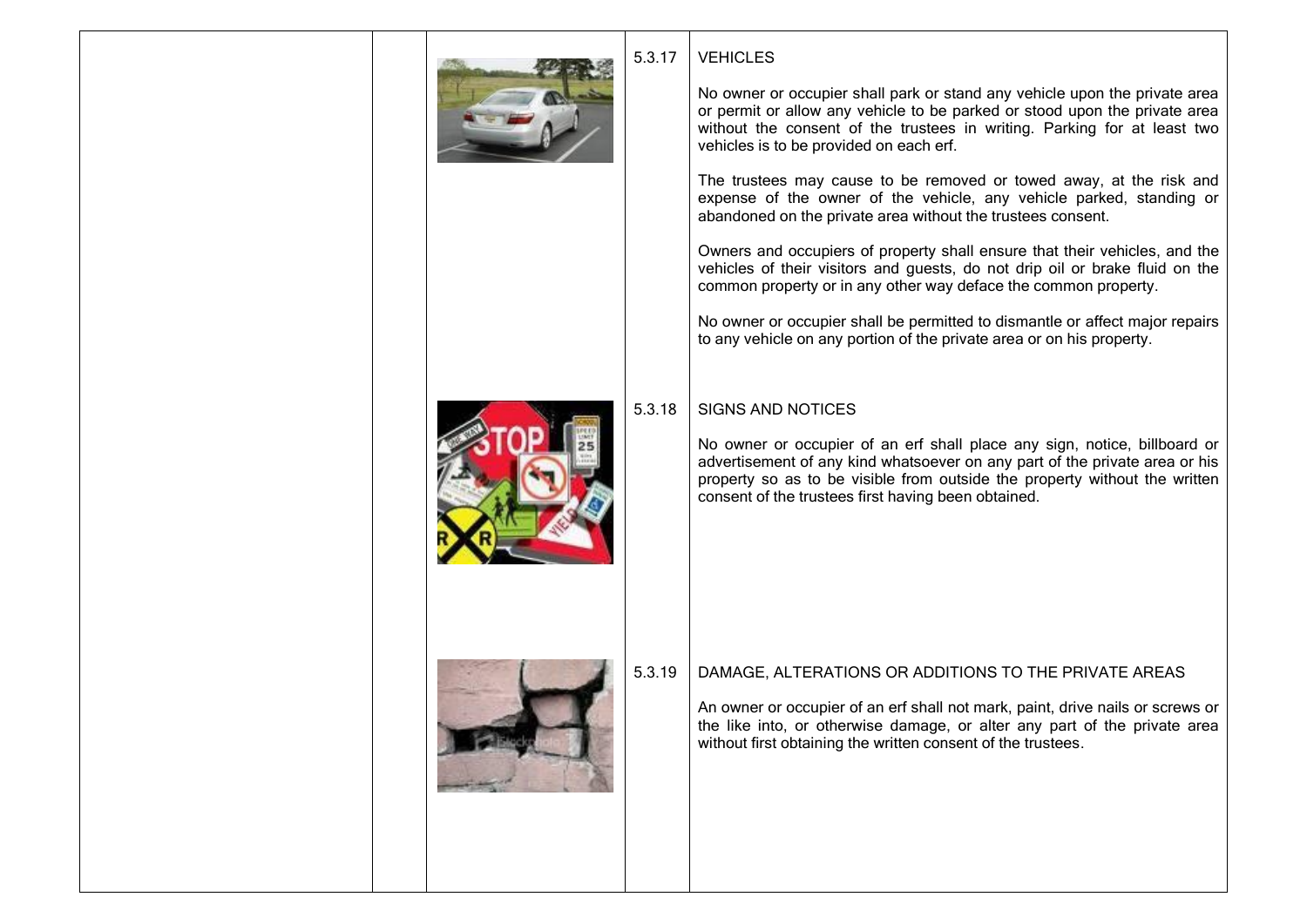|  | 5.3.20 | APPEARANCE FROM OUTSIDE<br>The owner or occupier of a property shall not place or do anything on any<br>part of the private area or on his erf which, in the discretion of the trustees,<br>is aesthetically displeasing or undesirable when viewed from the outside of<br>his property.                                                       |
|--|--------|------------------------------------------------------------------------------------------------------------------------------------------------------------------------------------------------------------------------------------------------------------------------------------------------------------------------------------------------|
|  | 5.3.21 | <b>LITTERING</b><br>An owner or occupier of an erf shall not deposit, throw or permit or allow be<br>positing or throwing on the private area any rubbish, including dirt, cigarette<br>butts, food scraps or any other litter whatsoever.                                                                                                     |
|  | 5.3.22 | STORAGE OF INFLAMMATORY MATERIAL AND OTHER DANGEROUS<br><b>ACTS</b><br>An owner or occupier shall not store any material, or do or permit or allow to<br>be done, any other dangerous act on his property or on the private area,<br>which will or may increase the rate of the premium payable by the<br>Association on any insurance policy. |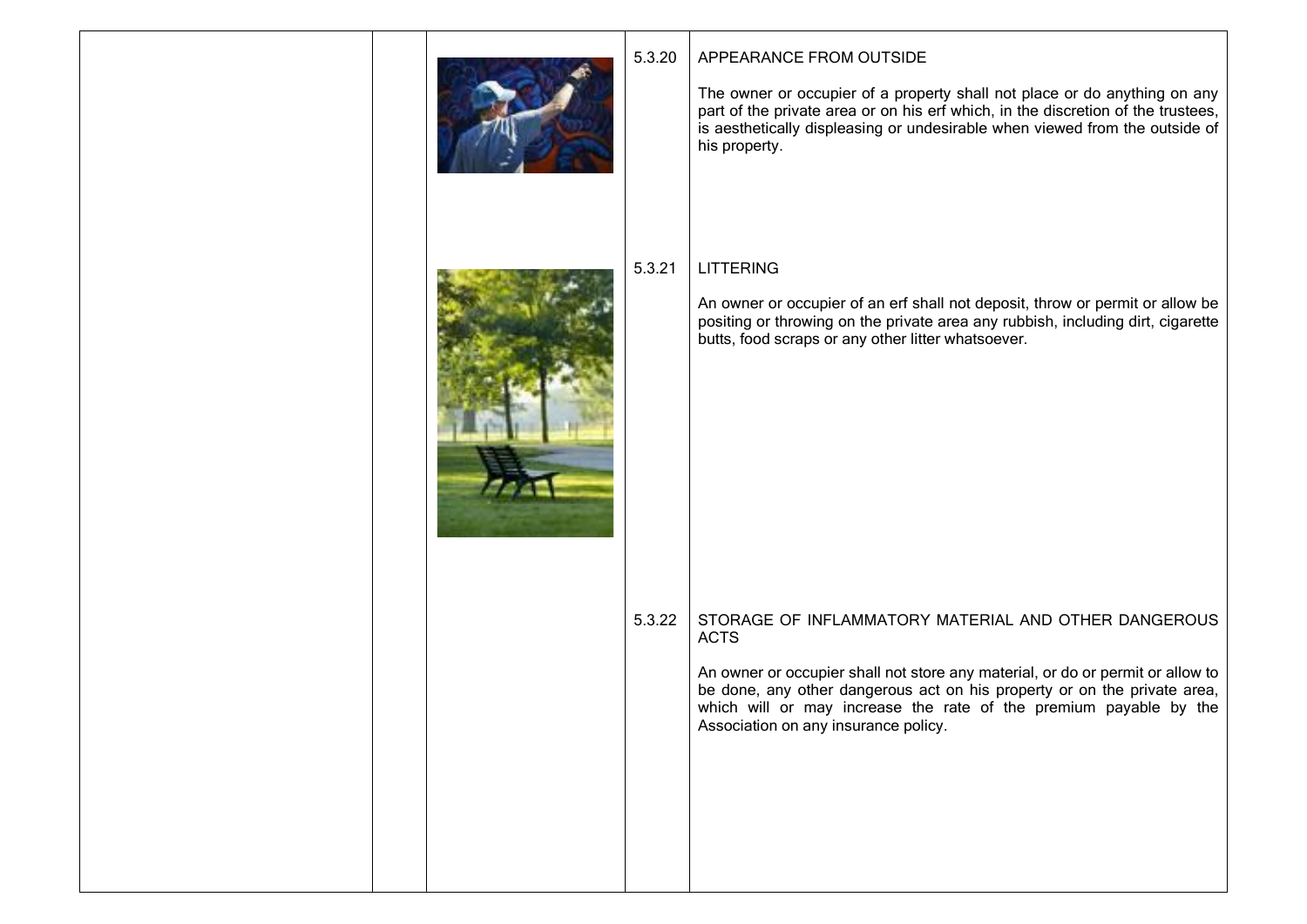| 6 | <b>FINISHES</b> | 6.1 | <b>GENERAL</b>                                                                                                                                                                                                                                                                                                                                                                                |
|---|-----------------|-----|-----------------------------------------------------------------------------------------------------------------------------------------------------------------------------------------------------------------------------------------------------------------------------------------------------------------------------------------------------------------------------------------------|
|   |                 |     | A limited colour palette of earth tones is prescribed for the development. A<br>single colour must be used on the walls, Charcoal colour for the roofs and<br>gutters, darker earth tones for the plinths and feature elements, and a single<br>accent colour for plaster bands.                                                                                                              |
|   |                 | 6.2 | <b>ROOF</b>                                                                                                                                                                                                                                                                                                                                                                                   |
|   |                 |     | The roofing material is restricted to Charcoal coloured corrugated profiled<br>roofing sheets for the main major form roofs, and Charcoal coloured<br>corrugated profile roofing sheets, Diamondek or Brownbuilt roof sheeting for<br>the minor form roofs. Roof tiles are not permitted. IBR profiled roof sheets<br>will not be permitted.                                                  |
|   |                 | 6.3 | <b>WALLS</b>                                                                                                                                                                                                                                                                                                                                                                                  |
|   |                 |     | All walls are to be smooth plastered externally. Plastered bands must be<br>used around all openings, tops of yard walls, parapets and chimneys, to<br>allow for the accent colours.                                                                                                                                                                                                          |
|   |                 |     | Plinths to be demarcated by using rock-cladding or a darker earth tone wall<br>paint colour. This plinth is to be demarcated around the perimeter of all<br>structures from the damp course level at floor level to where the building<br>makes contact with the ground.                                                                                                                      |
|   |                 |     | All freestanding stoep, terrace and verandah foundation walls above ground<br>level are to be similarly treated with either rock cladding or painted in a<br>darker colour to the main walls.                                                                                                                                                                                                 |
|   |                 | 6.4 | <b>COLOURS</b>                                                                                                                                                                                                                                                                                                                                                                                |
|   |                 |     | All colours are to be from the selected colour palette that has been<br>prepared for the development. Colours from Dulux and Plascon are:                                                                                                                                                                                                                                                     |
|   |                 |     | Stoneware 166-1002 (Dulux)<br>Khaki Mists 5 30YY69/048 (Dulux)<br>Salisbury Stones 5 45YY75/110 (Dulux)<br>Bleached Lichen 40YY67/0870 (Dulux)<br>Natural Taupe 90YR73/029 (Dulux)<br>Dusted Moss 2 50YY63/04 (Dulux)<br>Pebble Beach WAA80 (Plascon)<br>Ravine DC21/62 ( Plascon Micatex)<br>Evasive White (Sample available on the estate)<br>Resplendent (Sample available on the estate). |
|   |                 |     |                                                                                                                                                                                                                                                                                                                                                                                               |